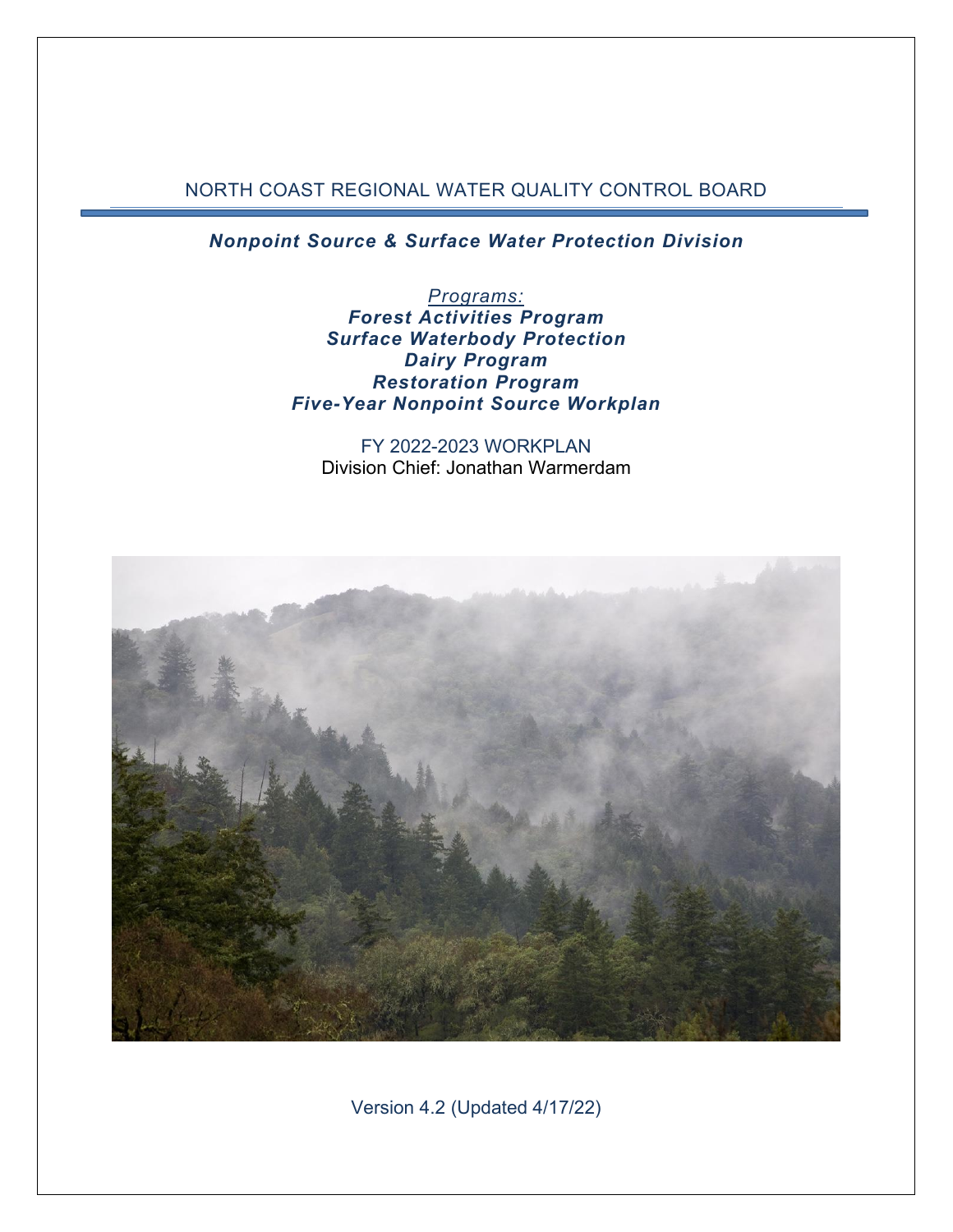| 3.1                                                  |  |
|------------------------------------------------------|--|
| 3.2                                                  |  |
|                                                      |  |
| 4.0 NONPOINT SOURCE AND 401 CERTIFICATION PROGRAM 20 |  |
| 4.1                                                  |  |
| 4.2                                                  |  |
|                                                      |  |
|                                                      |  |
| 51                                                   |  |
| 5.2                                                  |  |
|                                                      |  |
|                                                      |  |
| 6.1                                                  |  |
|                                                      |  |
|                                                      |  |
| 7.1                                                  |  |
|                                                      |  |
|                                                      |  |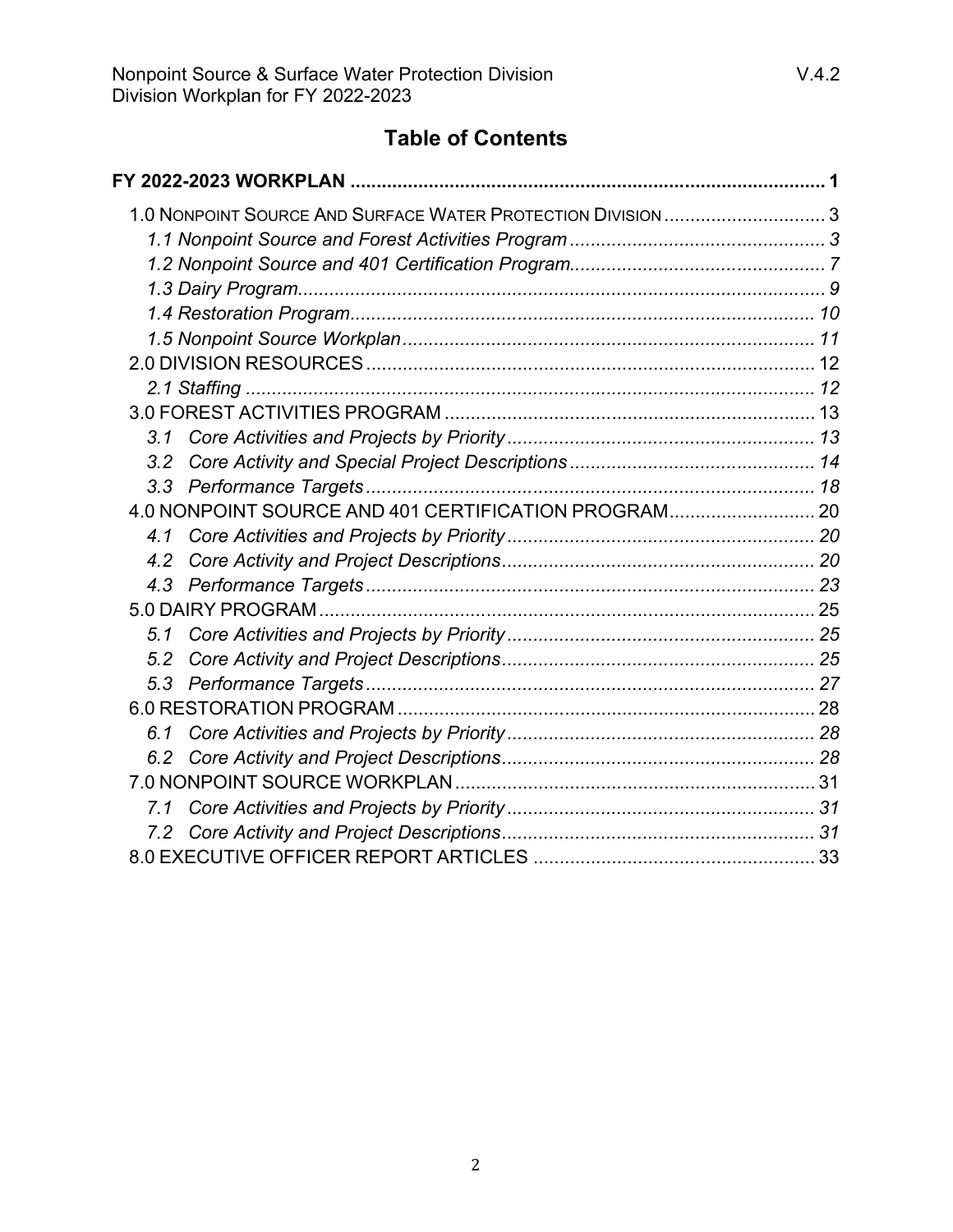# <span id="page-2-0"></span>**1.0 Nonpoint Source And Surface Water Protection Division**

The North Coast Regional Water Quality Control Board's (North Coast Water Board) Nonpoint Source and Surface Water Protection Division (Division) is made up of four staffed units and one dedicated Restoration Specialist that together conduct the Division's primary core activities and oversee several special projects/programs. The four staffed units include the Northern and Southern Nonpoint Source and Forestry Units (informally referred to as the "Forest Activities Program") and the Northern and Southern Nonpoint Source and 401 Certification Units. The Restoration Specialist is a senior-level staff who works directly with the division chief and who's focus is to support implementation of the *Policy in Support of Restoration in the North Coast Region*.

# <span id="page-2-1"></span>**1.1 Nonpoint Source and Forest Activities Program**

The North Coast Water Board's Forest Activities Program addresses nonpoint source (NPS) discharges associated with the land use activities of our forested landscapes. Our forested watersheds are of significant economic importance, providing a source of water supply, timber, fisheries, and recreational use, while supporting a diverse array of both terrestrial and aquatic species, including several threatened and endangered salmonid species. Potential impacts from land disturbing activities in our forests include sediment discharges from felling trees; yarding and hauling of logs; road construction and reconstruction; watercourse crossing construction, reconstruction, or removal; livestock grazing; herbicide applications; and road use and maintenance. Impacts to stream temperature can result from removal of vegetation providing shade to streams. These activities can impact the beneficial uses of water by: 1) silting over fish spawning habitats; 2) clogging drinking water intakes; 3) filling in pools creating shallower, wider, and warmer streams, and increasing downstream flooding; 4) creating unstable stream channels; 5) losing riparian habitat and function; and 6) increasing stream temperatures.

Some forest management activities have the potential to positively affect the beneficial uses of our surface waters. Timber harvesting and fuels reduction operations provide an opportunity to decommission, replace or reconstruct legacy roads which are frequent sources of chronic sediment inputs to surface waters. Fuels reduction projects can assist in reducing wildfire severity and thus can reduce post-fire sediment discharges. Mitigation and restoration work can provide opportunities for addressing legacy erosion sites and removal of fish migration barriers.

The North Coast Water Board has developed several permits (i.e., Waste Discharge Requirements (WDRs) or Waiver of Waste Discharge Requirements (Waivers)) for addressing NPS discharges associated with forest management activities on both private and federal lands.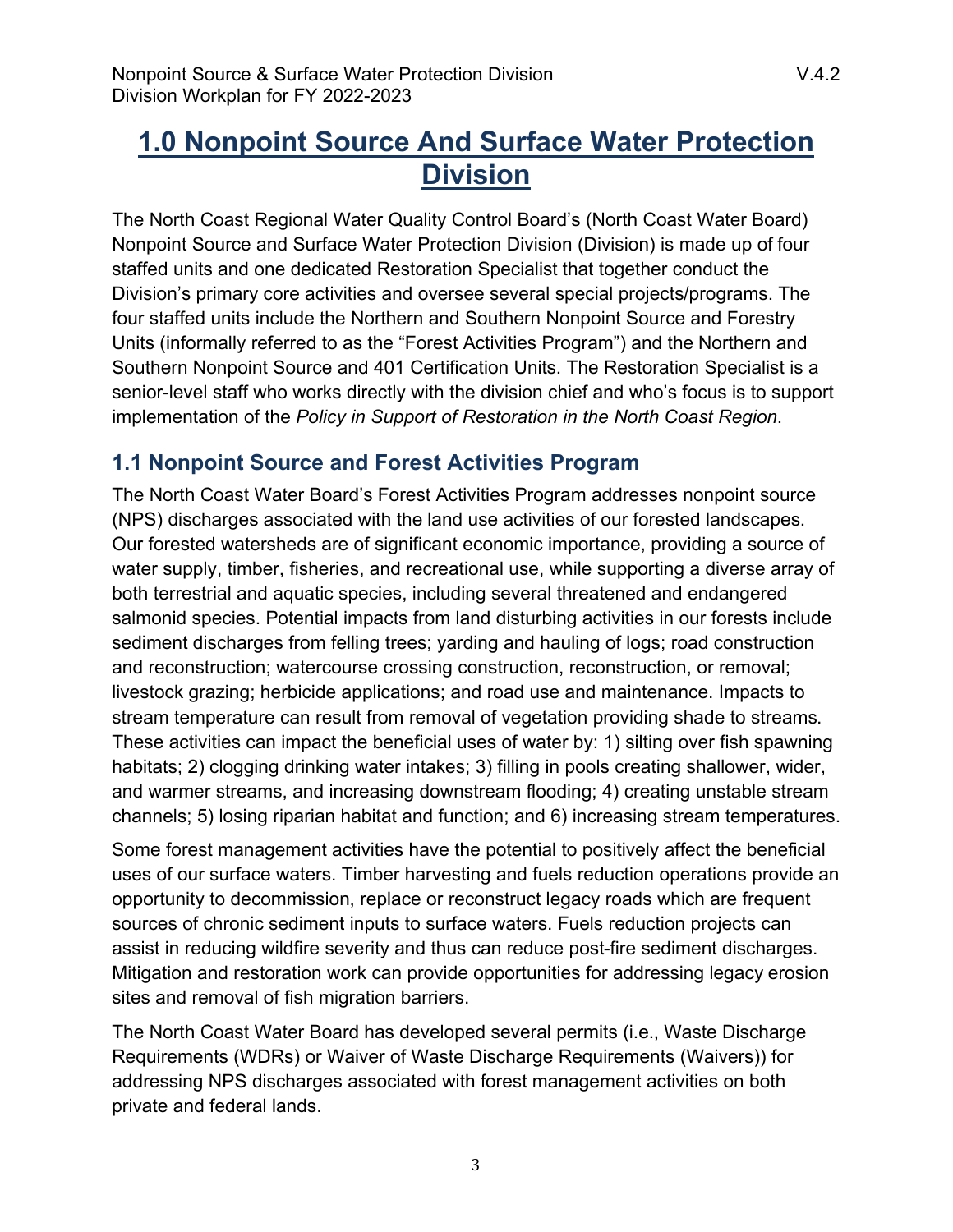# Program Activities

#### *Regulation of Private Timber Harvest Activities and Participation in CAL FIRE Review Team Process*

North Coast Water Board's Forest Activities Program implement several general, individual, and watershed wide WDRs and Waivers regulating timber harvest and related activities. In addition, staff coordinate with CAL FIRE in the review of timber harvest projects including Timber Harvest Plans, Nonindustrial Timber Management Plans, Working Forest Management Plans, Exemptions and Emergency Notices submitted to CAL FIRE for evaluation and review on non-federal lands. Detailed review and field inspections by staff are reserved for those projects that appear to pose the greatest threat to water quality. This effort constitutes a proactive approach to prevent timber harvest related impacts on water quality and assists in educating the timber industry of the need to implement additional management measures (beyond those required by the Board of Forestry's Forest Practice Rules) where necessary to comply with Porter-Cologne, our Basin Plan objectives, and Total Daily Maximum Load requirements.

#### *Regulation of Activities on Federal Lands*

Forest Activities Program staff oversee various land management activities on federal lands such as timber harvesting, livestock grazing, vegetation management, roadrelated work, fire suppression and recovery, restoration, and recreation. On October 8, 2015, the North Coast Water Board adopted the *Waiver of Waste Discharge Requirements for Discharges Related to Certain Federal Land Management Activities on National Forest System Lands in the North Coast Region*, Order No. R1-2015-0021 (Federal Waiver). The Regional Water Board approved a short-term renewal of the Federal Waiver in August 2020. North Coast Water Board staff are developing a new permit for certain nonpoint source activities on federal lands (Federal Lands Permit) to address lessons learned from implementing the Federal Waiver; changes to the environment; an increasing annual fire regime; new state and federal policies; and other factors that affect how the North Coast Water Board should regulate federal lands.

#### *Post-fire Salvage Logging Inspection Workplan*

In 2019, North Coast Water Board staff initiated a Post-fire Salvage Logging Inspection Workplan to review projects that are submitted to CAL FIRE as emergency notices. Staff worked with CAL FIRE to review 20 post-fire salvage operations to ensure that emergency notices are conducted in a manner that is protective of water quality. During Fiscal Year 2020-21, staff conducted more than 20 additional inspections of emergency notices that were filed subsequent to the wildfires that occurred in late 2020. During Fiscal Year 2021-22, staff conducted 35 inspections of post-fire salvage operations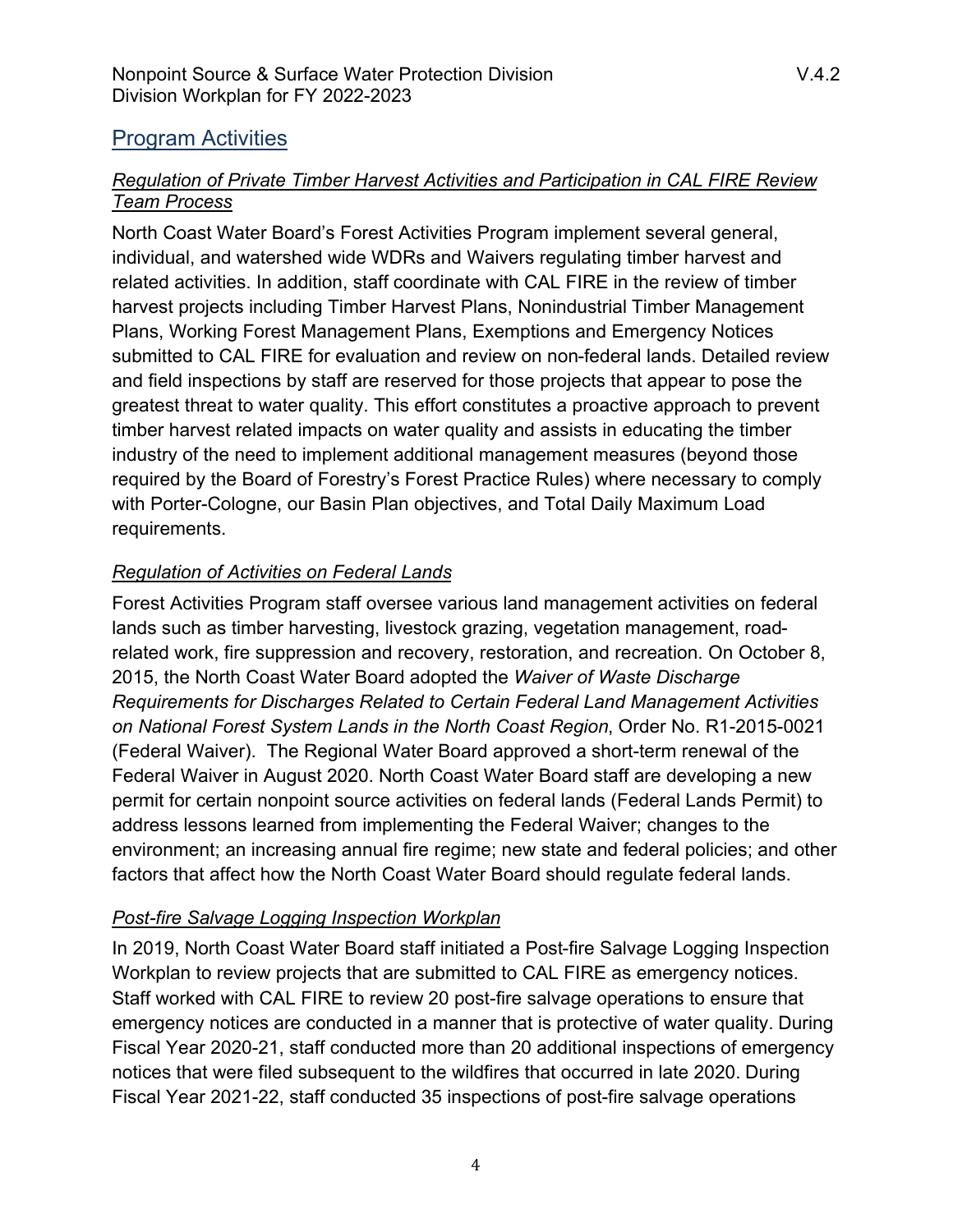within recently burned areas. In FY 2022-23, staff will continue to conduct inspections of emergency notice projects and are collaborating with CAL FIRE to continue to investigate the use and performance of different exemption and emergency projects as is required by Senate Bill 901, Wildfire (Dodd). The Post-Fire Salvage Logging Inspection Workplan and ongoing investigation of exemption and emergency projects will assist North Coast Water Board staff in the future revisions to the Categorical Waiver of Waste Discharge Requirements for Non-Federal Timber Harvest Related Activities.

# *Participation in the Timber Regulation and Forest Restoration Program (TRFRP)*

North Coast Water Board Forest Activities Program staff are members of the TRFRP leadership team and various working groups. TRFRP provides statewide guidance to a variety of timber harvest related activities, including regulation, interagency coordination, restoration, grants, monitoring, improving efficiencies, training, etc.

#### *Participate in the Board of Forestry Effectiveness Monitoring Committee*

North Coast Water Board Forest Activities Program staff participate on the Board for Forestry's Effectiveness Monitoring Committee (EMC), which was formed in 2014. The Board sought to create an independent committee to assess the efficacy of the Forest Practice Rules and other related laws and regulations. As an advisory body to the Board, the EMC helps implement an effectiveness monitoring program that provides an active feedback loop to policymakers, managers, agencies, and the public by soliciting robust scientific research that addresses the effectiveness of these laws at meeting resource objectives and ecological performance measures related to AB 1492. The EMC includes representatives from academia, industry, state agencies, consulting firms, and non-profit agencies. This diverse membership reflects representatives from a wide range of California's natural resources, including water quality, geology, wildlife, and forestry. North Coast Water Board has one staff officially assigned to the EMC as a voting member, which requires review of proposed projects, participation on quarterly meetings, and literature and research review.

# *CAL FIRE and Board of Forestry's California Vegetation Treatment Program*

In 2020, the Board of Forestry and CAL FIRE developed and approved the *California Vegetation Treatment Program and its associated Programmatic Environmental Impact Report* in order to support non-commercial fuels management activities conducted without a timber harvest plan. In 2020-2021 North Coast Water Board staff coordinated with the Division of Water Quality (DWQ) and other regional water quality control board forest activities programs during development of a new statewide Vegetation Management General Order. The State Water Board adopted the Vegetation Management General Order in July 2021. The Vegetation Management General Order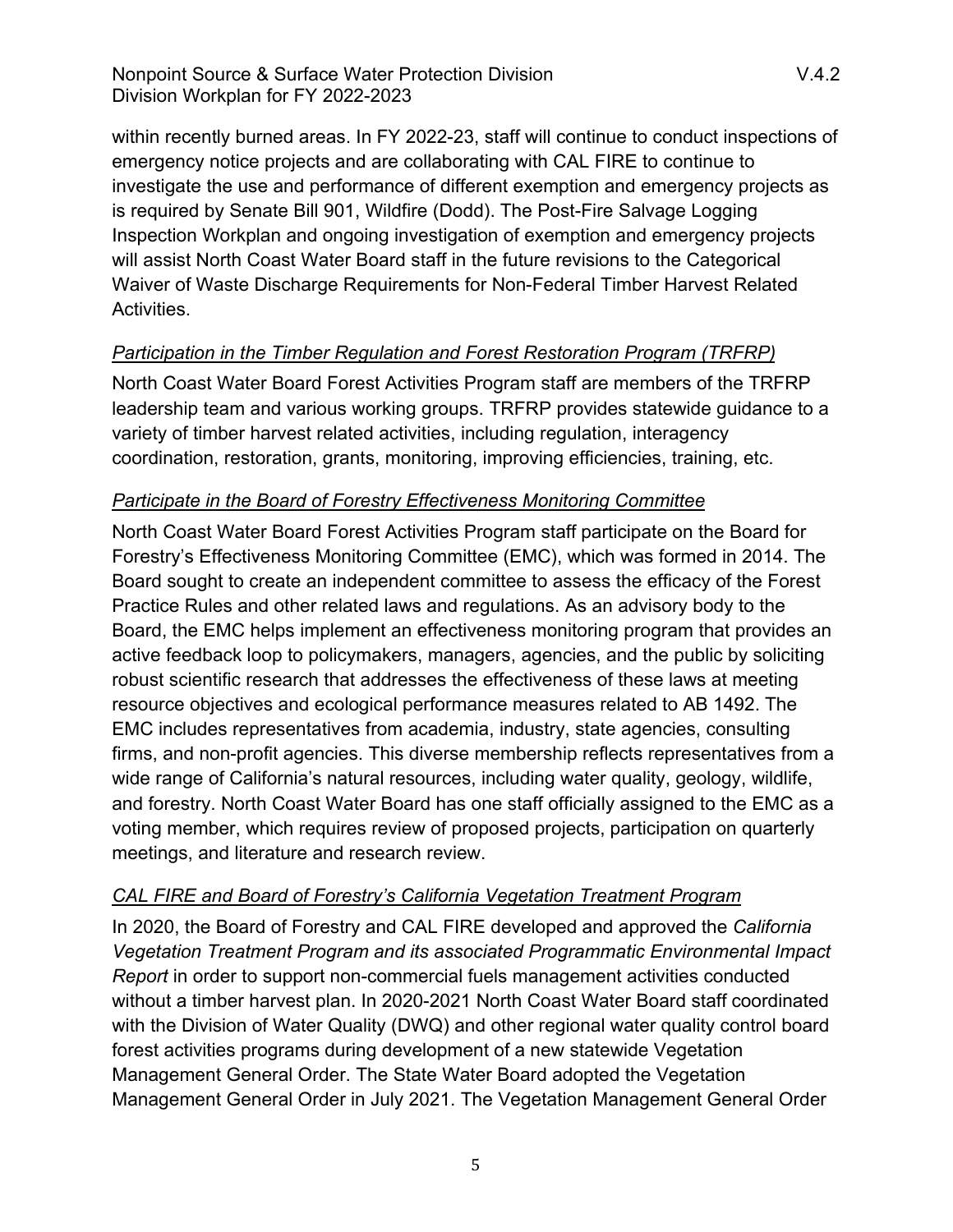relies on the *California Vegetation Treatment Program's* associated *Programmatic Environmental Impact Report* for CEQA coverage and provides water quality permitting for projects conducted within the state responsibility area (SRA). North Coast Water Board staff will provide assistance to the State Water Board during review and inspection of priority vegetation treatment projects authorized by the CalVTP and Vegetation Management General Order.

#### *Participation in California Board of Forestry Committees and Rule Making Process*

Program staff attend select Board of Forestry committee and regular meetings where proposed rule changes relating to water quality protection are drafted and then considered for adoption.

#### *Coordination with the State Water Board, CAL FIRE and other Regional Boards*

Staff works closely with the State Water Board and other regional boards to coordinate review and oversight of forest activities, comment on proposed legislation, and communicate regularly on issues with the potential to affect the program.

#### *Outreach to Industry and Watershed Groups*

Staff works with local watershed groups to address concerns regarding water quality issues associated with forest activities. Staff also communicates with the regulated industry by speaking at conferences and industry group meetings.

# *Enforcement Actions*

Staff initiates enforcement actions in the form of Notices of Violation for corrective actions, Cleanup and Abatement Orders, or civil penalties for those activities that violate WDR or Waiver conditions and threaten to adversely affect water quality.

# *5-County Roads Program*

Staff oversees the implementation of the Five Counties Salmonid Conservation Program (5C Program) via Order No. R1-2018-0011. The 5C Program provides an efficient and organized structure for preventing and mitigating water quality impacts from county and rural road maintenance activities and implements important fish passage and restoration projects in much of the North Coast Region.

# *Governor's Wildfire and Forest Resilience Task Force*

Staff participate in the Governor's Wildfire and Forest Resilience Task Force. The Task Force – previously named the Governor's Forest Management Task Force - was formed in 2018 in order to implement the Governor's Executive Order on Forests and the recommendations of the California Forest Carbon Plan. The Task Force is responsible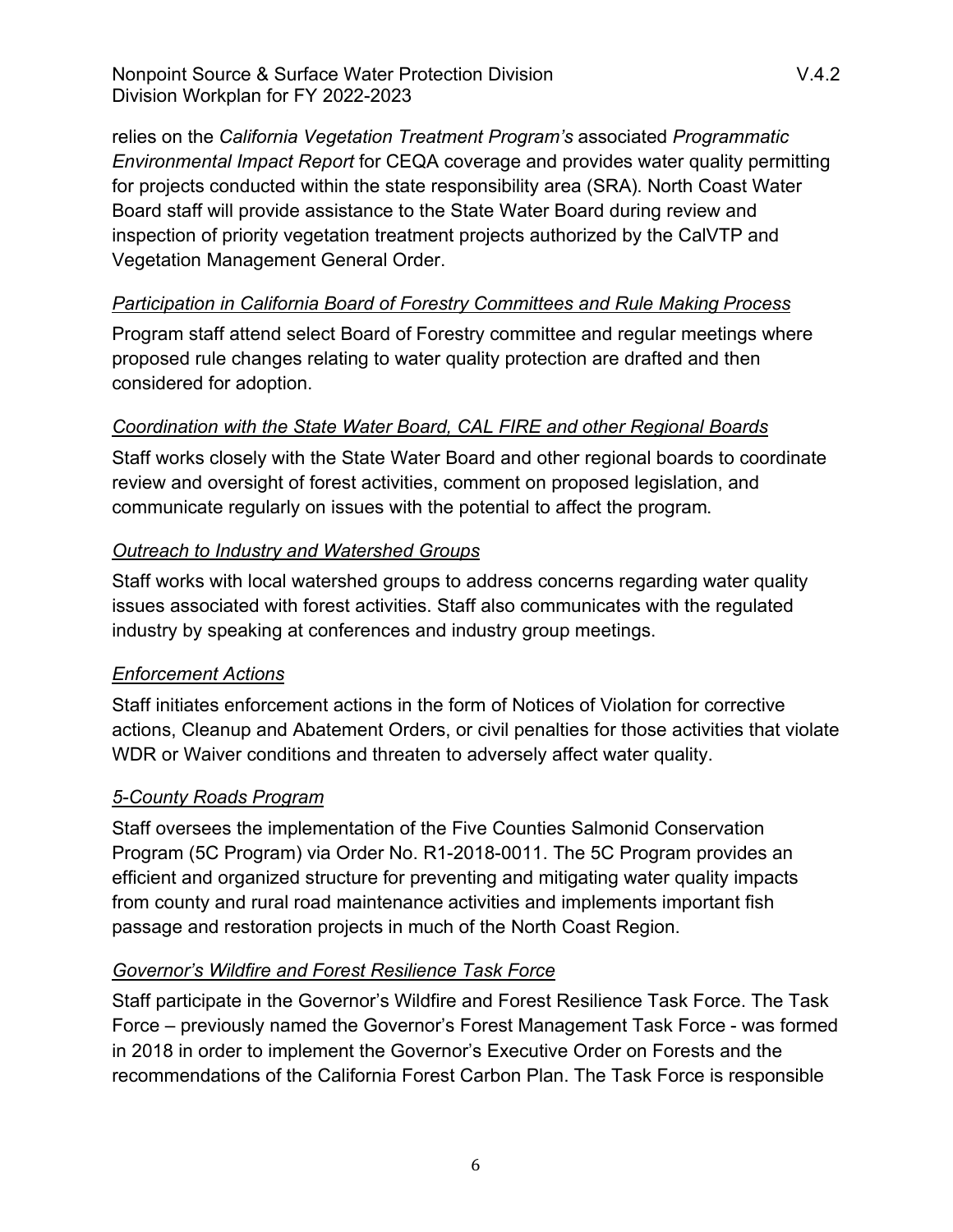for implementing the recommendations identified in the Governor's Wildfire and Forest Resilience Action Plan (see below).

#### *Wildfire and Forest Resilience Action Plan*

In January 2021, the Governor's Task Force issued the *[Wildfire and Forest Resilience](https://www.fire.ca.gov/media/ps4p2vck/californiawildfireandforestresilienceactionplan.pdf)  [Action Plan](https://www.fire.ca.gov/media/ps4p2vck/californiawildfireandforestresilienceactionplan.pdf)[1](#page-6-1)* – *A Comprehensive Strategy of the Governor's Forest Management Task Force.* The Action Plan includes more than 100 recommendations which are intended to implement the following goals: (1) increase the pace and scale of forest health projects, (2) strengthen protection of communities, (3) manage forests to achieve the State's economic and environmental goals, and (4) drive innovation and measure progress. Regional Water Board staff are participating in the implementation of portions of the Action Plan and will continue to coordinate with other state regulatory agencies to support the implementation of the described recommendations which have a relationship to water quality.

# *Private Property Debris Removal Program*

Staff from the Nonpoint Source and Surface Water Protection Division are engaged in the oversight and authorizations for the Private Property Debris Removal (PPDR) program which CalOES and CalRecycle have been mission tasked to implement. The PPDR program is conducted on lands that have been impacted by wildfire and require cleanup of burned structures, removal of hazard trees, and other post-fire remediation actions. The PPDR is governed by an approved Environmental Protection Plan (EPP) that documents how the PPDR will be managed to comply with applicable environmental laws and regulations by implementation of Post Fire Statewide Best Management Practices (BMPs) developed by each agency.

# <span id="page-6-0"></span>**1.2 Nonpoint Source and 401 Certification Program**

The Northern and Southern Nonpoint Source and 401 Certification Units issue permits for dredge, fill, and excavation activities, and assist the public in understanding the rules and regulations regarding proposed projects that may impact "waters of the state", which are defined as any surface water or groundwater, including saline waters, within the boundaries of the state. Examples of waters of the state that are regulated under this unit include isolated wetlands, coastal wetlands, streams, rivers and lakes.

If a project is located within or adjacent to waters of the state, and the proposed project may directly or indirectly impact those waters, the applicant is required to apply for a Water Quality Certification and/or Waste Discharge Requirements (Dredge/Fill Projects). The rules and regulations apply to all waters of the state, including isolated wetlands and stream channels that may be dry during much of the year, have been

<span id="page-6-1"></span><sup>1</sup> https://www.fire.ca.gov/media/ps4p2vck/californiawildfireandforestresilienceactionplan.pdf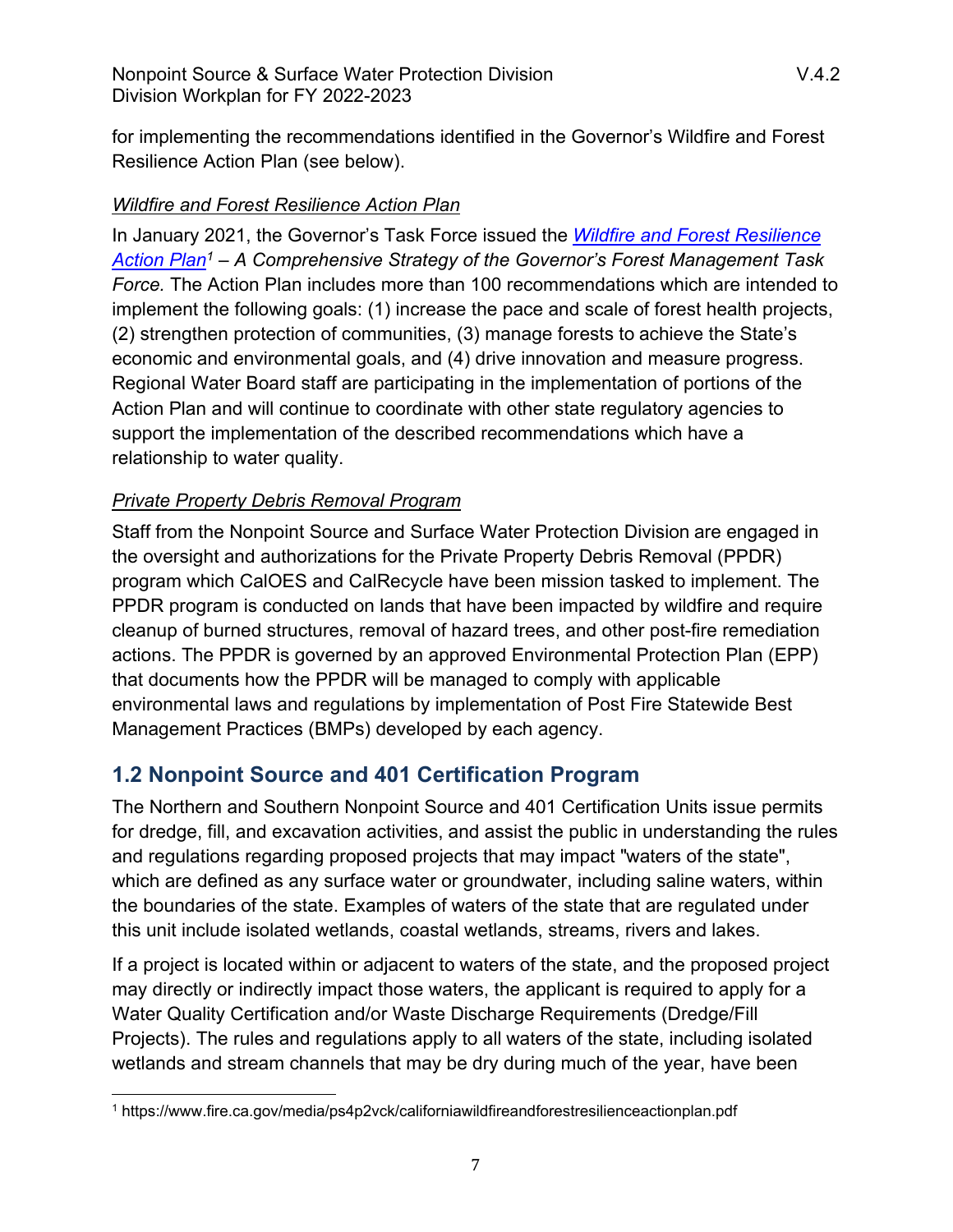modified in the past, look like a depression or drainage ditch, have no riparian corridor, or are on private land. 401 Program staff review the applications, visit project sites, and write the permits, that are issued by the Executive Officer.

Anyone proposing to conduct a project that requires a federal permit or involves dredge or fill activities that may result in a discharge to U.S. surface waters and waters of the state, are required to obtain a Clean Water Act (CWA) Section 401 Water Quality Certification from the North Coast Water Board. If a proposed project does not require a federal permit but does involve dredge or fill activities that may result in a discharge to waters of the state, the North Coast Water Board has the option to regulate the project under its state authority (Porter-Cologne) in the form of Waste Discharge Requirements (WDRs) or Waiver of Waste Discharge Requirements.

On April 2, 2019, the State Water Resources Control Board adopted the *State Wetland Definition and Procedures for Discharges of Dredged or Fill Material to Waters of the State* (Procedures), for inclusion in the Water Quality Control Plan for Inland Surface Waters and Enclosed Bays and Estuaries and Ocean Waters of California. The Procedures consist of four major elements: 1) a wetland definition; 2) wetland delineation procedures; 3) a wetland jurisdictional framework; and 4) procedures for the submittal, review and approval of applications for Water Quality Certifications and Waste Discharge Requirements for dredge or fill activities. The Procedures apply to all applications for discharges of dredged or fill material to waters of the state and became effective on May 28, 2020. On September 11, 2020, Federal EPA issued the Clean Water Act section 401 Certification Rule (2020 Rule) that changed process flow, deadlines and certification requirements. North Coast Water Board staff have revised the 401 Program webpage and 401 application accordingly and are following the Procedures and Rule changes and supporting stakeholders to adapt to and meet these the new requirements.

Restoration projects, such as fish passage improvements, large woody debris fish habitat structures, beaver dam analogs (BDAs), and other restoration projects which may directly or indirectly impact waters of the state are also permitted through the Nonpoint Source and 401 Certification Unit as well as the North Coast Water Board's Restoration Specialist.

The Northern and Southern Nonpoint Source and 401 Certification Units also respond to complaints that may involve impacts to surface waters of the state. Complaints may require enforcement actions by 401 Program staff, in cooperation with Office of Chief Counsel, Office of Enforcement, County District Attorneys, Attorney General, or Federal Department of Justice. 401 Staff enforce requirements within issued 401 Certifications, WDRs, or other issued permits.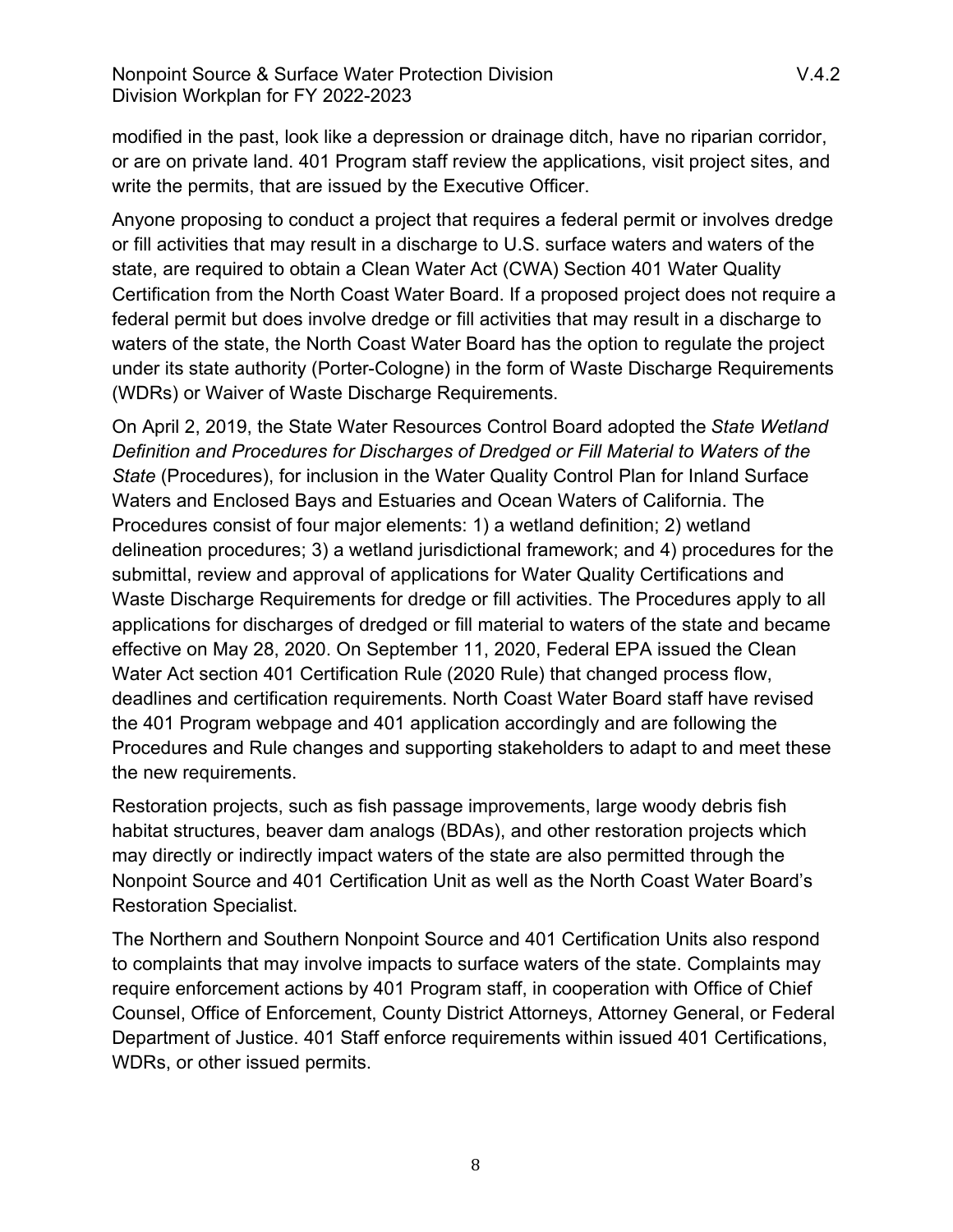Nonpoint Source & Surface Water Protection Division Number 2014.2 Division Workplan for FY 2022-2023

As a result of SB-901 Wildfires (Dodd), the Nonpoint Source and 401 Certification Units were provided additional staff to oversee utility corridor management projects. The State Water Board began development of a new statewide Utility Wildfire Prevention General Order in mid-2020 and set a goal for its adoption in December 2022. North Coast Water Board staff are collaborating with the State Board and other regional water quality control boards as the new Utility Wildfire Prevention General Order is being developed.

# Other Program Activities

#### *Caltrans Liaison*

Under contract with the California Department of Transportation (Caltrans), the Southern Nonpoint Source and 401 Certification Unit has one dedicated staff who functions as the Caltrans Liaison for the North Coast Water Board. The Liaison reviews all Caltrans projects throughout the region that have the potential to affect waters of the state, conducts field inspections during project implementation, and issues water quality certifications.

# *Vineyard Regulatory Oversight and Fish Friendly Farming*

Division staff participate in the review of vineyard management activities, including the Fish Friendly Farming certification program for agricultural activities managed to restore fish and wildlife habitat and improve water quality. NPS Division staff will provide crossprogram support to the Point Source Control and Groundwater Protection Division during their ongoing development of the Vineyard Waste Discharge Requirements order under development during FY 22/23.

# *Wildfire and Forest Resilience Action Plan*

See description of Wildfire and Forest Resilience Action Plan provided in the Forest Activities Program.

# *Private Property Debris Removal Program*

See description of Private Property Debris Removal Program provided in the Forest Activities Program section.

# <span id="page-8-0"></span>**1.3 Dairy Program**

The North Coast Water Board's Dairy Program currently regulates waste discharge from dairies under Order No. R1-2019-0001, General Waste Discharge Requirements for Dairies in The North Coast Region. The Dairy Program regulates operations in the North Coast Region that include cow, goat, sheep and water buffalo dairies. Other Dairy Program activities include compliance inspections, review of annual reports and water quality data, education meetings annually for dairy operators, and meetings with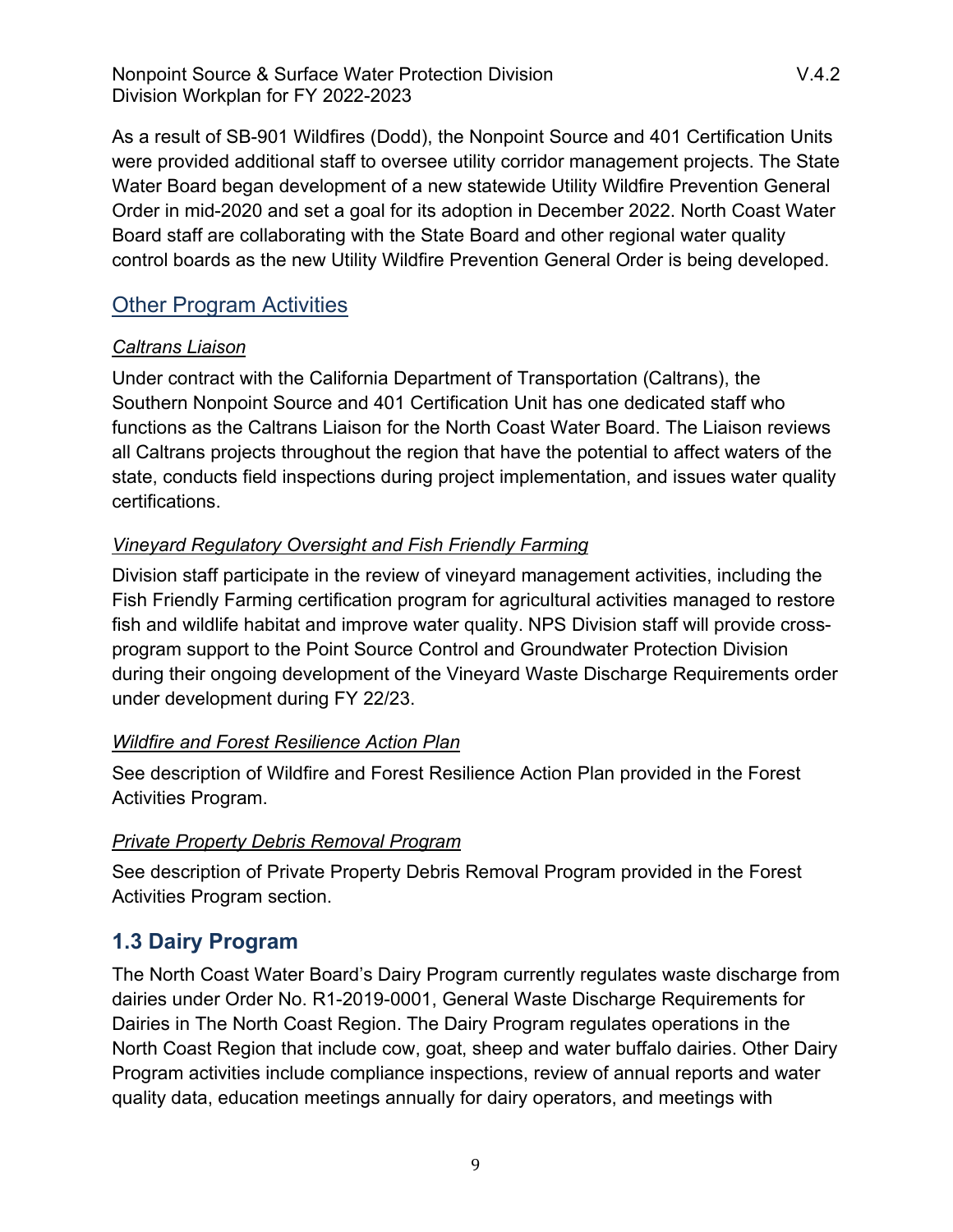dischargers and dairy representatives regarding regulation, project funding, enforcement, and general compliance.

# <span id="page-9-0"></span>**1.4 Restoration Program**

The Division also includes a dedicated Senior Environmental Scientist assigned as the office's Restoration Specialist. The Restoration Specialist provides support across the office to implement the North Coast Water Board's Policy in Support of Restoration in the North Coast Region - Order No. R1-2015-0001 (Restoration Policy). The Restoration Policy is primarily a narrative expressing support for restoration and similar type projects. The Policy describes in detail: (1) the importance of restoration projects for the protection, enhancement and recovery of beneficial uses, (2) the obstacles that slow or preclude restoration actions, (3) the legal and procedural requirements for permitting restoration projects, (4) the ongoing North Coast Water Board effort to provide support towards the implementation of restoration projects, and (5) direction to staff to continue to support restoration in the future.

The Restoration Specialist is actively engaged in supporting the development, design, permitting, and/or funding of beneficial restoration projects throughout the region, including but not limited to the following watersheds of the North Coast: Prairie Creek, Trinity River, Scott River, Ten Mile River, Garcia River, Salmon River, Elk Creek (Del Norte), Elk River, Shasta River, Mattole River, Smith River, and Eel River.

# **Other Program Activities**

The Restoration Program includes a variety of special projects designed to increase the pace and scale of aquatic habitat enhancement, including:

# *Mendocino County Permit Coordination Program*

Staff oversee the ongoing implementation of the Mendocino County Resource Conservation District's *Mendocino County Permit Coordination Program* (MCPCP). The MCPCP was designed to provide streamlined state and federal permitting and programmatic CEQA for specific conservation and restoration practices. The MCPCP is regulated through Order No. R1-2019-0004, a Conditional Waiver of Waste Discharge Requirements, General Water Quality Certification, and Monitoring and Reporting Program.

# *Wood for Salmon Working Group*

Staff continue to chair the Wood for Salmon Working Group (WFSWG), an ongoing collaboration between state and federal regulatory agencies, environmental non-profits, and stakeholders. The mission of the WFSWG is to promote recovery actions described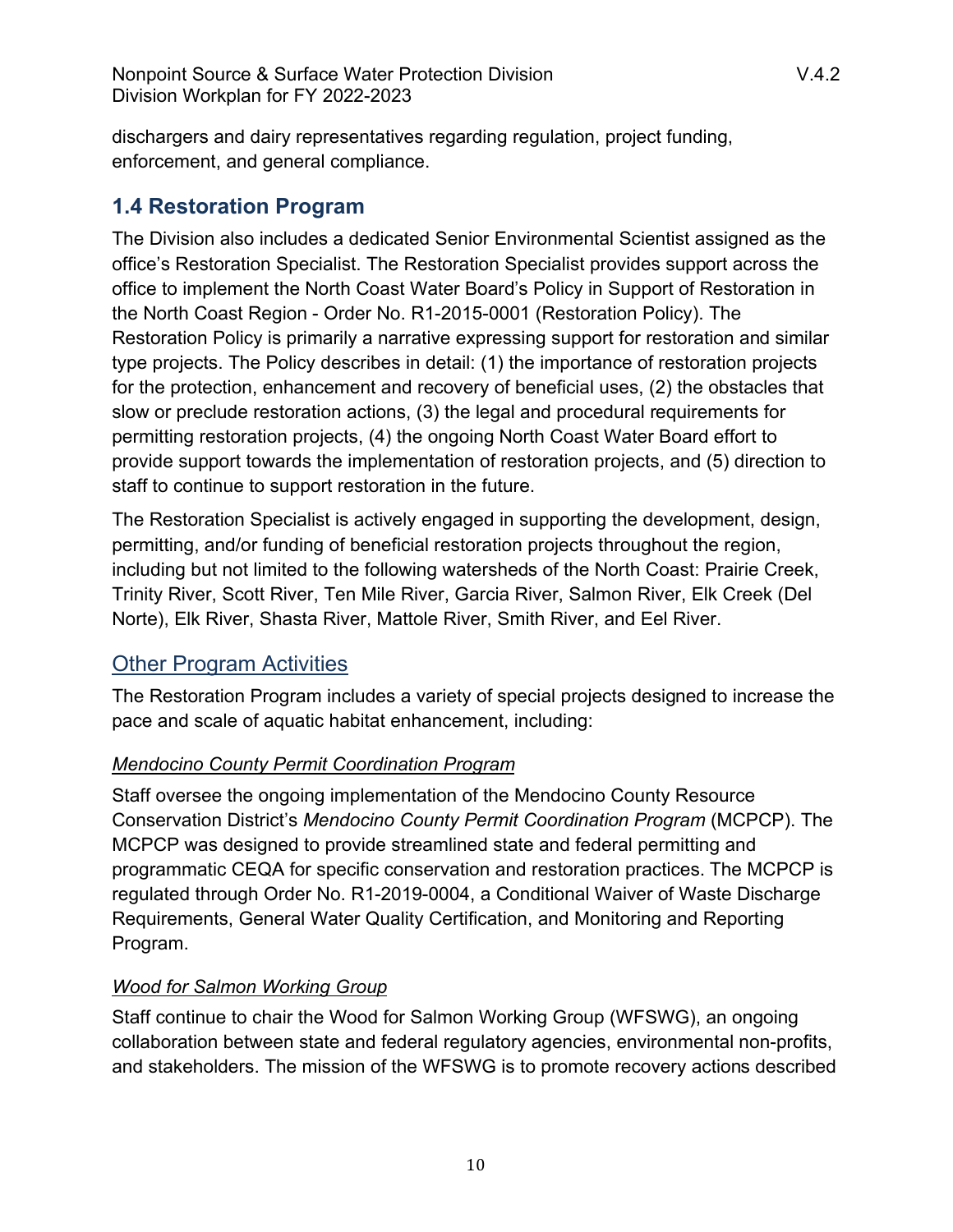in state and federal salmonid recovery plans by accelerating the pace and scale of instream restoration projects, especially large wood enhancement.

#### *Grant Management and Technical Assistance*

Staff manage two grants funded through the Timber Regulation and Forest Restoration Fund (TRFR), conduct reviews of new grant proposals through the TRFR and 319h Nonpoint Source Grant Funding Program, and provide technical assistance to the grant managers from the Watershed Adaptive Management Unit.

# *Trinity River Restoration Program*

Staff oversee the activities of the Trinity River Restoration Program through implementation of existing General 401 Water Quality Certifications and waste discharge requirements and ensuring that projects are consistent with a Master Environmental Impact Report.

#### *Redwoods Rising*

Staff are coordinating with the National Parks and California State Parks and has issued General Water Quality Certifications for two watershed-scale restoration projects (the Greater Mill Creek Ecosystem Restoration Project and the Greater Prairie Creek Ecosystem Restoration Project).

# *Grant Cultivation & Restoration Prioritization*

Staff from the Nonpoint Source and Surface Water Protection Division staff are coordinating with staff from the Watershed Adaptive Management Unit to develop a Grant Cultivation & Restoration Prioritization framework to catalogue and prioritize restoration projects and to align and leverage the available funding sources with our restoration and watershed recovery goals. This work is being done across off-programs and in coordination with staff from the Planning and Watershed Stewardship Division.

# <span id="page-10-0"></span>**1.5 Nonpoint Source Workplan**

The Nonpoint Source Workplan is primarily a planning effort to detail the North Coast Water Board's NPS pollution control activities. Division staff, in collaboration with other planning staff from the Watershed Adaptive Management Unit, work together to prioritize, track and report nonpoint source activities in the region. Division staff developed the Five-Year Nonpoint Source Workplan (2020-2025) in coordination with State Water Board and U.S. Environmental Protection Agency staff. The State Water Board approved the Five-Year NPS Workplan in November 2020.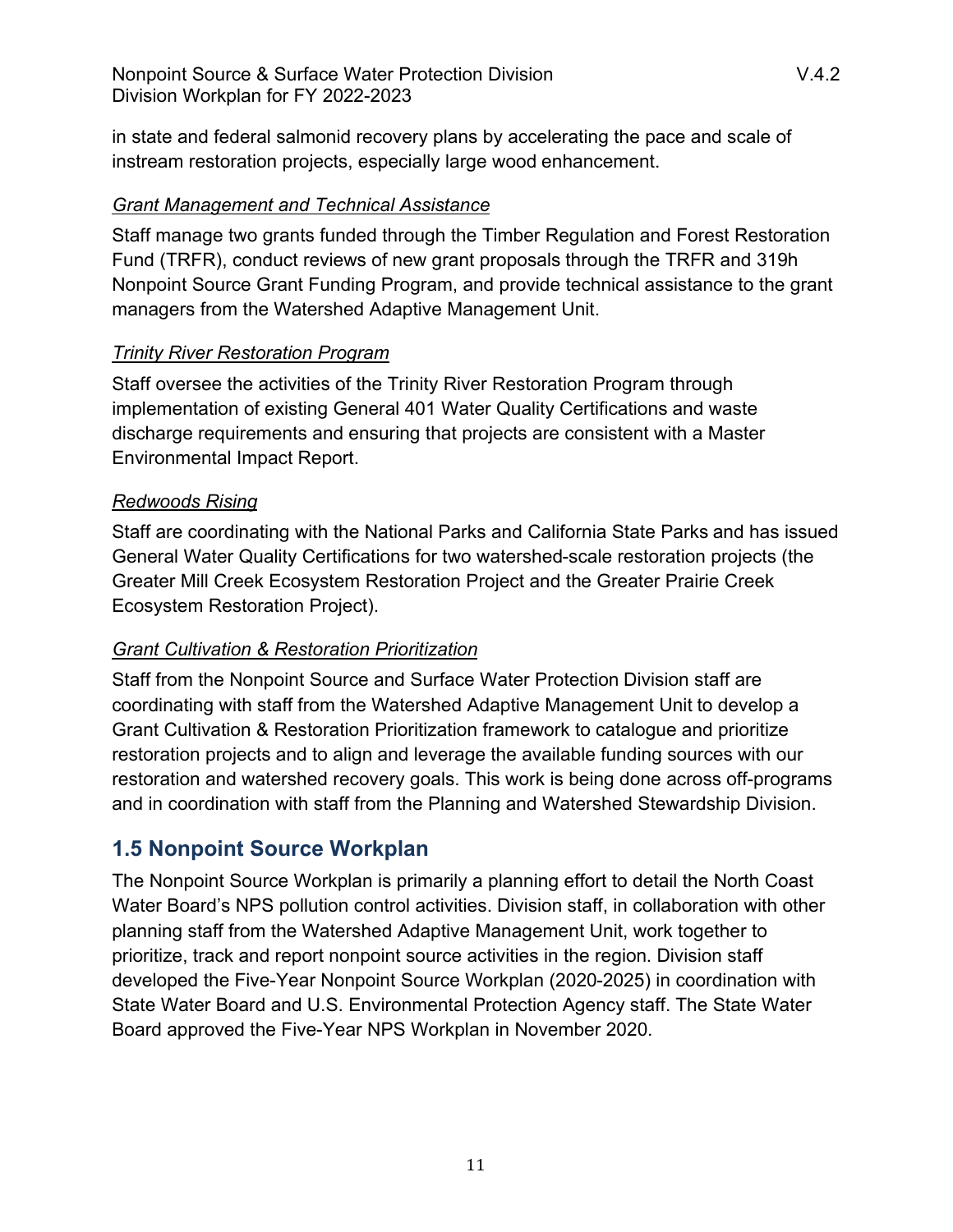# **2.0 DIVISION RESOURCES**

# <span id="page-11-1"></span><span id="page-11-0"></span>**2.1 Staffing**

There are four units that implement the Division's program activities: 1) the Northern Nonpoint Source and Forestry Unit, 2) the Southern Nonpoint Source and Forestry Unit, 3) the Northern Nonpoint Source and 401Certification Unit, and 4) the Southern Nonpoint Source and 401 Certification Unit. The Division also supports the Region's Restoration Specialist. The Administration Unit provides program support.

| <b>Position</b>        | <b>Name</b>             | <b>Division or Unit</b>      | <b>PYs</b>     |
|------------------------|-------------------------|------------------------------|----------------|
| <b>Division Chief</b>  | Jonathan                | NPS and Surface Water        | 1.0            |
|                        | Warmerdam               | Protection                   |                |
| Restoration            | <b>Jake Shannon</b>     | <b>NPS and Surface Water</b> | 1.0            |
| <b>Specialist</b>      |                         | Protection                   |                |
| Senior                 | <b>Forest Fortescue</b> | Northern NPS and Forestry    | 1.0            |
| <b>Technical</b>       | 7 Staff                 | Northern NPS and Forestry    | 7.0            |
| Senior                 | <b>Jim Burke</b>        | Southern NPS and Forestry    | 1.0            |
| <b>Technical</b>       | 7 Staff                 | Southern NPS and Forestry    | $\overline{7}$ |
| <b>Scientific Aide</b> | 1 Staff                 | Southern NPS and Forestry    | Variable       |
| Senior                 | Ryan Bey                | Northern NPS and 401         | 1.0            |
|                        |                         | Certification                |                |
| <b>Technical</b>       | 4 Staff                 | Northern NPS and 401         | 4.0            |
|                        |                         | Certification                |                |
| Senior                 | <b>Gil Falcone</b>      | Southern NPS and 401         | 1.0            |
|                        |                         | Certification                |                |
| <b>Technical</b>       | 4 Staff                 | Southern NPS and 401         | 4.0            |
|                        |                         | Certification                |                |
| <b>Admin Officer</b>   | <b>Edith Viera</b>      | <b>Administration Unit</b>   | Variable       |
| <b>Support Staff</b>   | 3 Staff                 | <b>Administration Unit</b>   | Variable       |
|                        |                         |                              |                |
|                        |                         | Total:                       | 28             |
|                        |                         | <b>Vacancies:</b>            | 0.0            |

*Table 1 – Division Staff, Includes Management and Support Staff*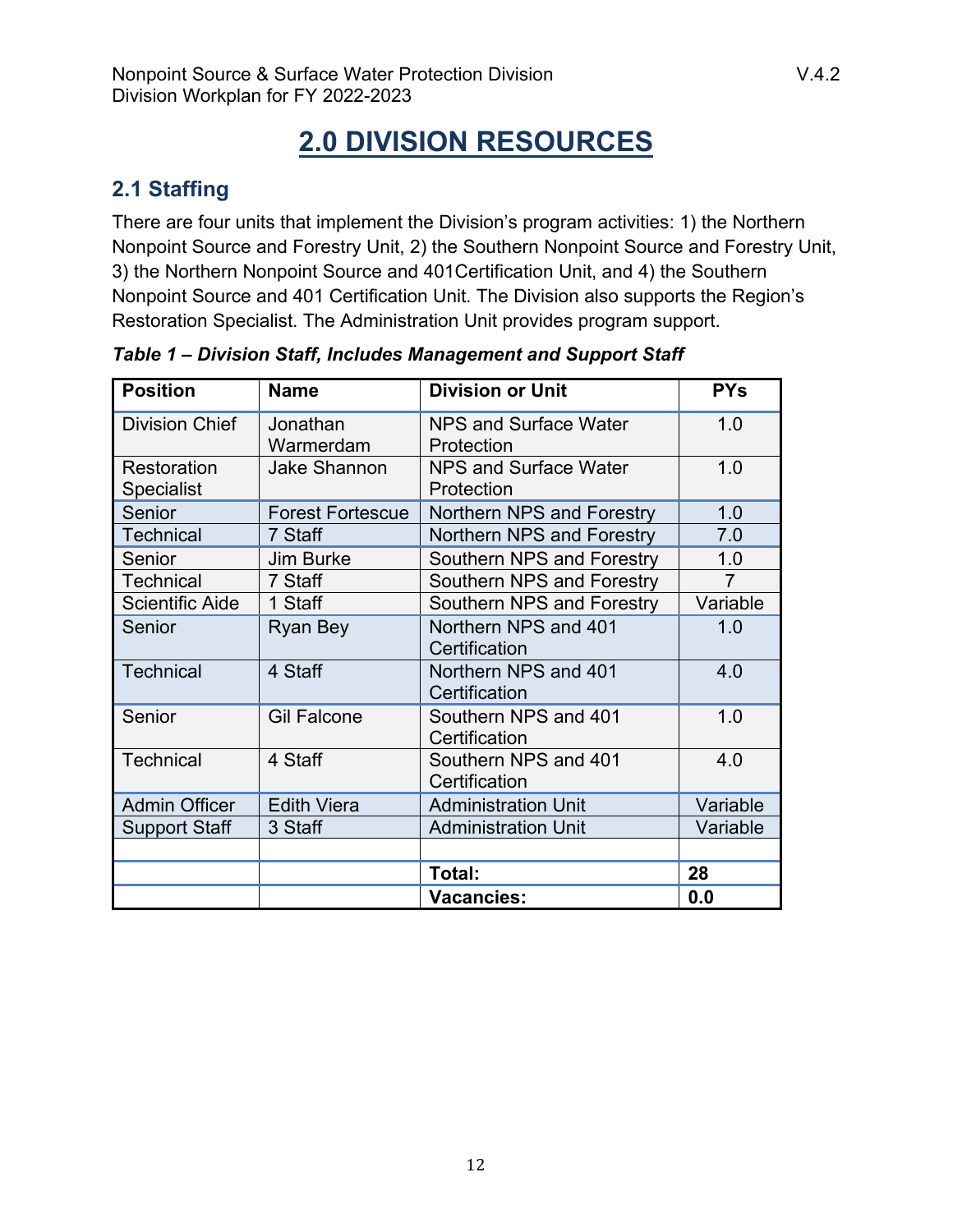# **3.0 FOREST ACTIVITIES PROGRAM**

# <span id="page-12-1"></span><span id="page-12-0"></span>**3.1 Core Activities and Projects by Priority**

The primary responsibilities of program staff are categorized based on priority listed in Table 2. Priority Level 1 activities and projects are those that will be the focus of staff resources; Priority Level 2 represents those activities and projects that may not get accomplished due to resource limitations, and Priority 3 represents work that staff will not accomplish unless additional resources become available. Most are described in detail and assigned to specific staff in Section 3.2.

| <b>Priority</b><br>Level |                                                                                               | <b>Activity/Project</b>                                                                                               | Category | <b>Target Date</b>             |
|--------------------------|-----------------------------------------------------------------------------------------------|-----------------------------------------------------------------------------------------------------------------------|----------|--------------------------------|
| 1                        |                                                                                               | a. Review/permit/enforcement of timber projects<br>on private land and nonpoint source activities<br>on Federal lands |          | Ongoing                        |
| 1                        |                                                                                               | b. Develop new Federal Lands Permit and CEQA<br>Analysis                                                              | Special  | <b>June 2023</b>               |
| 1                        |                                                                                               | c. Governor's Wildfire and Forest Resilience<br><b>Task Force</b>                                                     | Core     | Ongoing                        |
| 1                        |                                                                                               | d. Participate in activities from the Wildfire and<br><b>Forest Resilience Action Plan</b>                            | Core     | Ongoing                        |
| 1                        |                                                                                               | e. Review projects permitted through the State<br><b>Board Vegetation Treatment General Order</b>                     | Core     | Ongoing                        |
| 1                        | f.                                                                                            | Implement and report on AB1492 requirements                                                                           |          | Ongoing                        |
| 1                        | q.                                                                                            | Review and participate in BOF rule making<br>efforts                                                                  |          | Ongoing                        |
| 1                        |                                                                                               | h. Conduct SB-901 related activities                                                                                  |          | Ongoing                        |
| 1                        | Elk River TMDL 5-Year Assessment<br>İ.                                                        |                                                                                                                       | Special  | August or<br>September<br>2023 |
| 1                        | j.                                                                                            | Engage in CalOES/CalRecycle Private<br><b>Property Debris Removal Program</b>                                         |          | Ongoing                        |
| 1                        |                                                                                               | k. Staff Supervision                                                                                                  |          | Ongoing                        |
| 1                        | Renew or revise Categorical Waiver for Non-<br>I.<br><b>Federal Timber Harvest Activities</b> |                                                                                                                       | Special  | <b>June 2023</b>               |
| $\overline{2}$           | m. Develop Working Forest Management Plan<br>permit                                           |                                                                                                                       | Special  | TBD                            |
| $\overline{2}$           |                                                                                               | n. Engage in Effectiveness Monitoring Committee                                                                       |          | Ongoing                        |

*Table 2 – FY 22/23 Program Core Activities and Projects by Priority*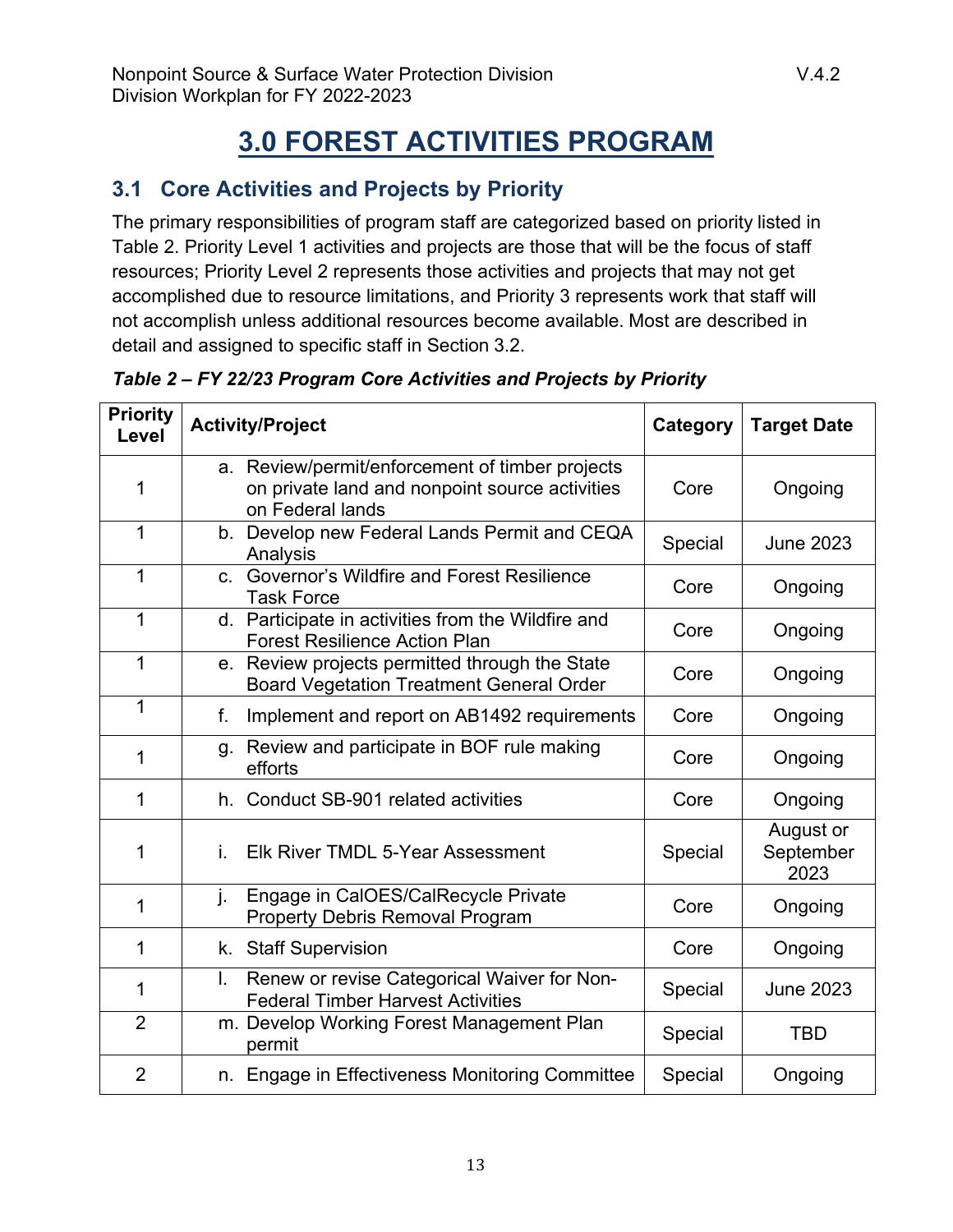| o. 5-County Roads Program            | Core    | Ongoing          |
|--------------------------------------|---------|------------------|
| p. Develop Rural Roads General Order | Special | <b>June 2023</b> |
| q. Unplanned work activities         | Special | Ongoing          |

# <span id="page-13-0"></span>**3.2 Core Activity and Special Project Descriptions**

Core activities and special projects are listed below and identified by the letter (a, b, c, etc.) listed in Table 2 above.

Priority Level 1 Projects:

a - Review/permit/enforcement of timber projects on private land and nonpoint source activities on Federal lands

**Summary:** Core activity. See description above under Forest Activities Program.

#### **PY Allocation for FY 22/23:** 8.9

# b - Develop new Federal Lands Permit and CEQA Analysis

**Summary:** Special project. Transition of *the Categorical Waiver of Waste Discharge Requirements for Discharges Related to Certain Nonpoint Source Activities on Federal Lands in the North Coast Region*, Order No. R1-2015-0021 (extended via a short-term renewal by Order No. R1-2020-0021) to new General WDR (Federal Lands Permit) with accompanying CEQA analysis.

# **PY Allocation for FY 22/23:** 1.3

| <b>Milestones</b>                              | <b>Target Date</b> |
|------------------------------------------------|--------------------|
| Development of draft Federal Lands Permit      | <b>June 2022</b>   |
| <b>Tribal consultations</b>                    | <b>March 2023</b>  |
| <b>CEQA public review</b>                      | October 2022       |
| Draft Federal Lands Permit Board workshop      | <b>June 2023</b>   |
| Proposed Federal Lands Permit adoption hearing | August 2023        |

# c – Governor's Wildfire and Forest Resilience Task Force

**Summary:** Core activity. Participate in the Governor's Forest Management Task Force and subgroup meetings. See description above under Forest Activities Program.

# **PY Allocation for FY 22/23:** 0.05

d – Participate in activities from the Wildfire Forest Resilience Action Plan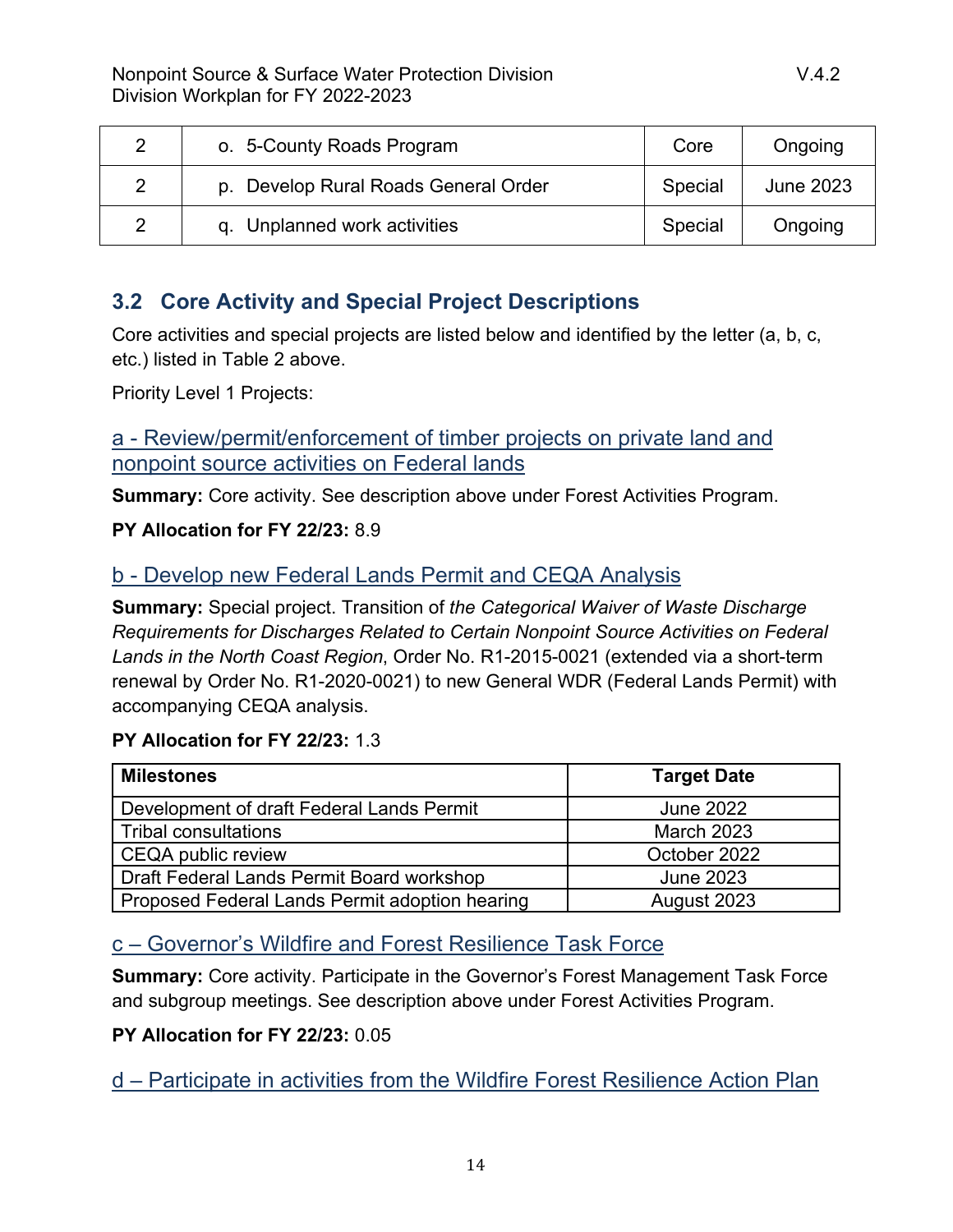**Summary:** Core activity. Participate in the activities recommended through the Forest Management Task Force's Wildfire and Forest Resilience Action Plan. See description above under Forest Activities Program.

#### **PY Allocation for FY 22/23:** 0.25

# e – Review/inspect projects permitted through the State Board Vegetation Treatment General Order

**Summary:** Core activity. See description above under Forest Activities Program Section 1.1. Regional Water Board staff will review and prioritize for inspection some fuel reduction projects that have been authorized under the State Water Board's Vegetation Treatment General Order.

#### **PY Allocation for FY 22/23:** 0.1

# f – Implement and report on Assembly Bill 1492 (AB 1492) requirements

**Summary:** Core activity. Participate in Effectiveness Monitoring Committee, AB 1492 leadership meetings, and CalTREES permitting synchronizations. See description above under Forest Activities Program.

#### **PY Allocation for FY 22/23:** 0.2

# g – Review and participate in Board of Forestry rule making efforts

**Summary:** Core activity. See description above under Forest Activities Program.

#### **PY Allocation for FY 22/23:** 0.2

# h – Conduct Senate Bill 901 (SB-901) related activities

**Summary:** Core activity. SB-901 tasks include oversight of fuels reduction projects conducted through CalFire timber exemptions, a new Utility Wildfire Mitigation General Order, and oversight of utility corridor activities in collaboration with Nonpoint Source and 401 Certification Units staff.

#### **PY Allocation for FY 22/23:** 2.4

# i – Elk River TMDL 5-Year Assessment

**Summary:** Forest Activities Program staff are participating in the Elk River TMDL 5- Year Assessment in coordination with the Planning and Watershed Stewardship Division that is required by the TMDL Action Plan. Regional Water Board staff will evaluate the available information and assess the degree to which 1) adopted WDRs and waivers have successfully controlled sediment delivery from the upper watershed to the impacted reaches, and 2) the efforts of the Watershed Stewardship Program are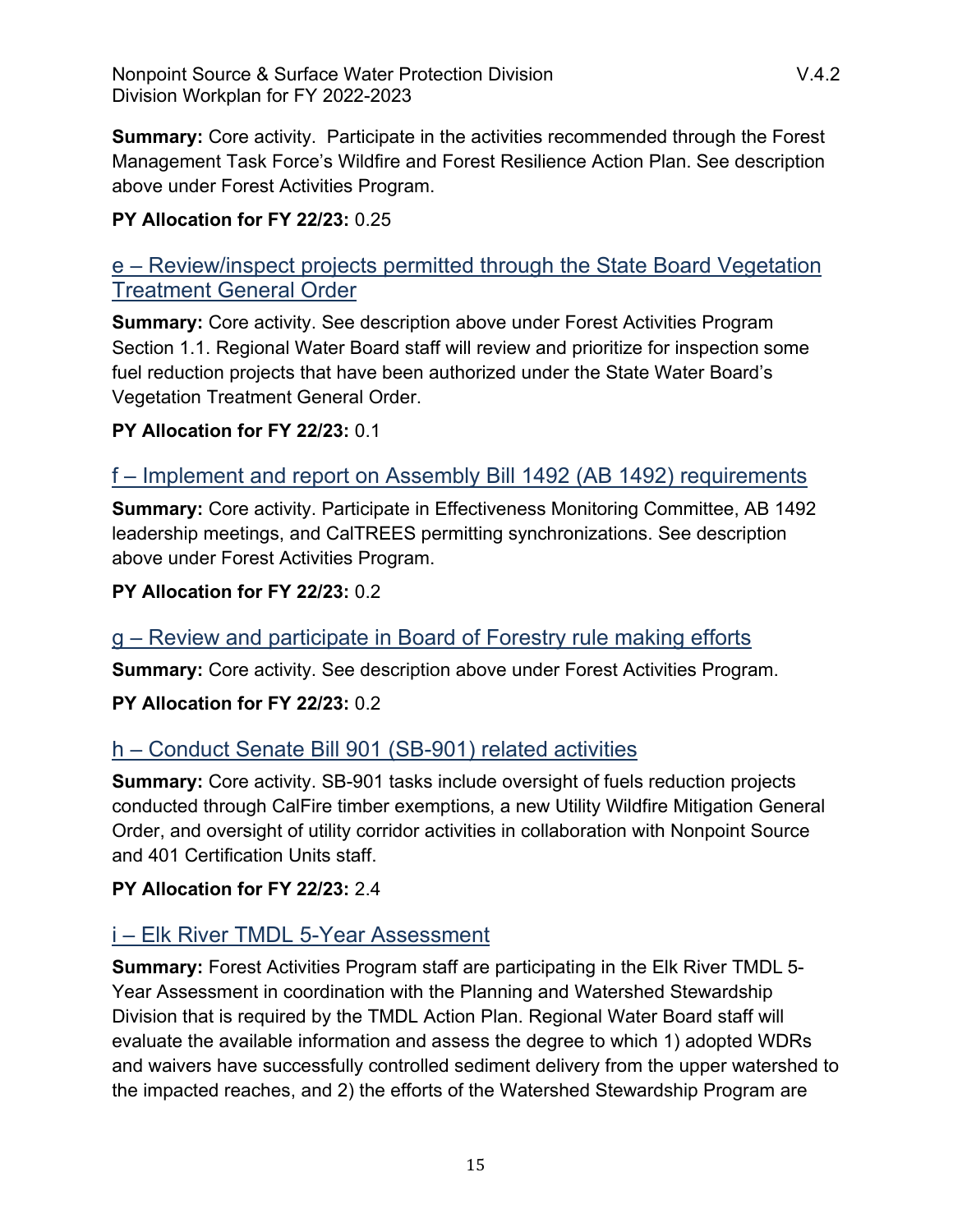making sufficient progress towards achievement of health and safety, coordinated monitoring and sediment remediation improvements.

#### **PY Allocation for FY 22/23:** 0.05

| <b>Milestones</b>                                                                                                                           | <b>Target Date</b>              |
|---------------------------------------------------------------------------------------------------------------------------------------------|---------------------------------|
| Participate in evaluation of TMDL and Watershed<br>Stewardship Effectiveness to support presentation of<br>findings to Regional Water Board | <b>August or September 2022</b> |

# j – Engage in CalOES/CalRecycle Private Property Debris Removal Program

**Summary:** Engage with CalOES/CalRecycle as they implement the Private Property Debris Removal Program to ensure consistent implementation of the Environmental Protection Plan and Secretarial Waivers to support water quality protection associated with wildfire cleanup activities. The total PY resource allocation for the PPDR oversight is variable depending upon the fire season, as it is impossible to predict whether additional loss of structures and community impacts will occur during the next fiscal year.

**PY Allocation for FY 22/23:** Variable due to unknown wildfire-triggered actions.

# k – Staff Supervision

**Summary:** Support Program staff and provide supervision for work-related activities and products.

**PY Allocation for FY 22/23:** Variable

# l – Renew or revise Categorical Waiver for Non-Federal Timber Harvest **Activities**

**Summary:** Special project. Renew or revise the *Categorical Waiver of Waste Discharge Requirements for Discharges Related to Timber Harvest Activities on Non*‐*Federal Lands in the North Coast Region*, Order No. R1-2014-0011 (extended via a short-term renewal by Order No. R1-2019-0008).

**Key Issues to Resolve:** Determine whether activities covered under the Categorical Waiver are implemented in a manner that are protective of water quality. Consider revising regulatory requirements based on ongoing review of CALFIRE exemptions (EX) and emergency (EM) notices. Continue to work with CalFire and Board of Forestry to conduct monitoring and reporting of EX/EM projects as required by Senate Bill-901. The target dates for the milestones below are tentative but serve as a guide.

#### **PY Allocation for FY 22/23:** 0.1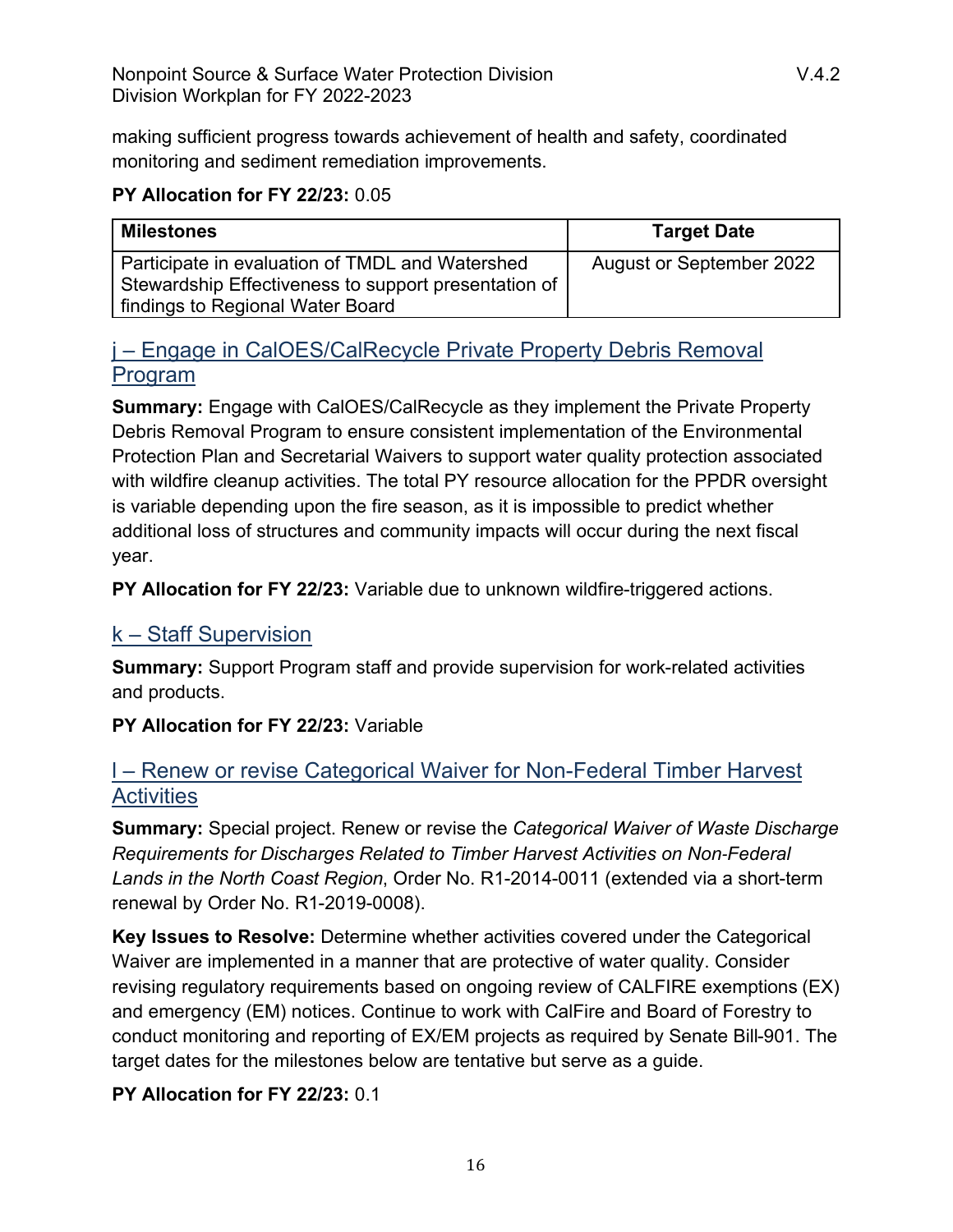| <b>Milestones</b>                           | <b>Target Date</b> |
|---------------------------------------------|--------------------|
| Development of draft Categorical Waiver     | <b>April 2023</b>  |
| <b>Tribal consultations</b>                 | <b>July 2023</b>   |
| <b>CEQA public review</b>                   | October 2023       |
| Adoption hearing for new Categorical Waiver | December 2023      |

Priority Level 2 Projects:

#### m – Develop permitting approach to Working Forest Management Plans

**Summary:** Special project. Permit new Working Forest Management Plans (WFMP) on a case-by-case basis.

**Key Issues to Resolve:** It is not clear whether we will receive many WFMP project submittals within the North Coast Region. Currently, we do not have a general WDR or waiver of WDR that is specifically focused on WFMPs. However, our existing permitting mechanisms may be sufficient to authorize these special projects on a case-by-case basis. This Priority Level 2 project is to evaluate need for a future dedication of resources to develop a WFMP-specific permit, depending upon number of projects and other project-specific considerations. Consider whether to fold WFMPs into other timber harvest permit planning efforts.

#### **PY Allocation for FY 22/23:** 0.05

# n – Engagement in Effectiveness Monitoring Committee

**Summary:** Core activity. See description under Forest Activities Program.

#### **PY Allocation for FY 22/23:** 0.1

# o – 5-County Roads Program

**Summary:** Core activity. See description above under Forest Activities Program.

**PY Allocation for FY 22/23:** 0.2

# p – Rural Roads General Order

**Summary:** Develop new Rural Roads General Order. Staff propose to develop a Rural Roads General Order to include programmatic waste discharge requirements and Clean Water Act Section 401 general water quality certification. The primary goal of the Rural Roads General Order will be to improve the North Coast Water Board's permitting tools for road-related construction/reconstruction activities, expand regulatory engagement, increase administrative efficiencies, and improve water quality protections. The North Coast Water Board intends to develop the Rural Roads General Order to more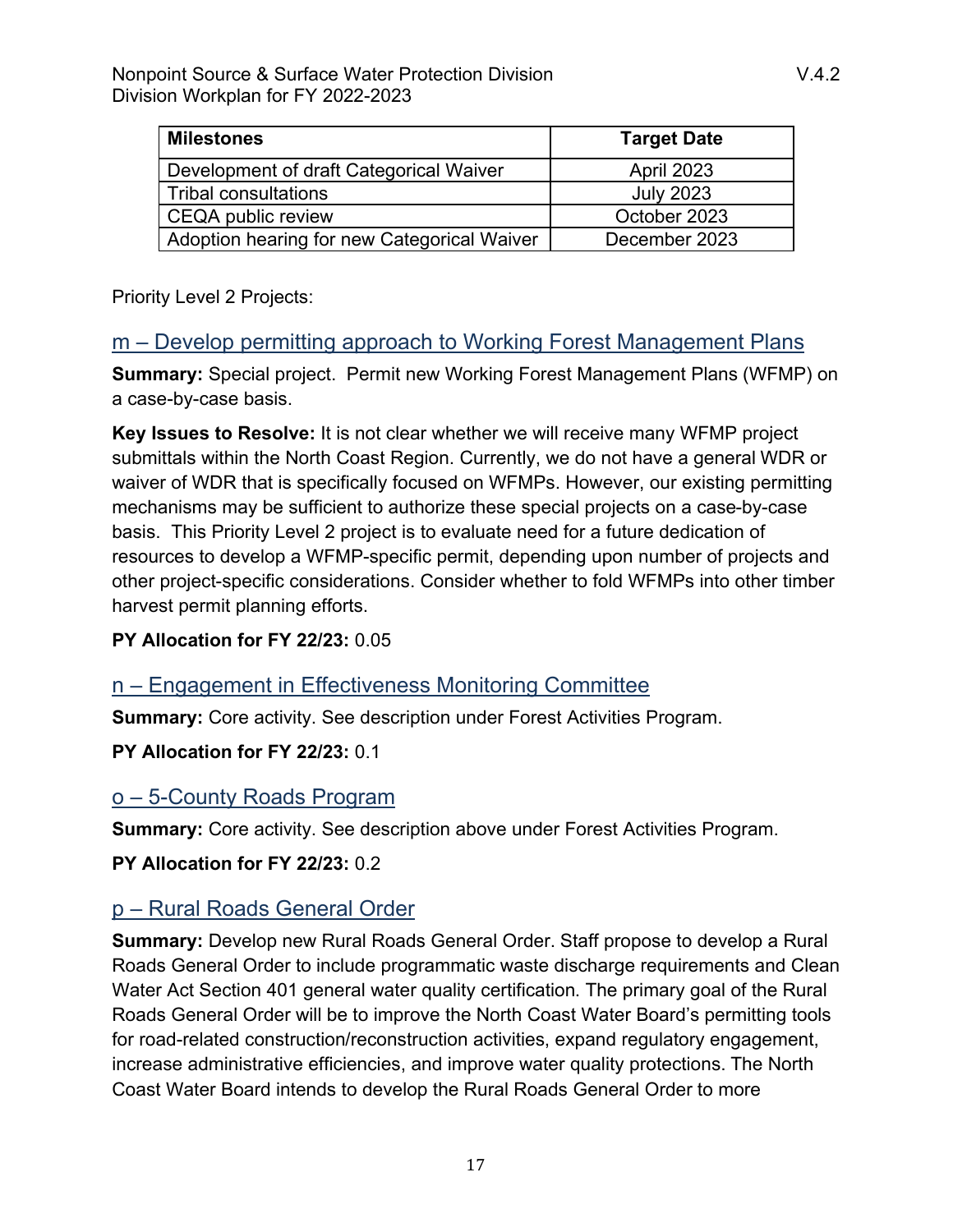effectively address existing erosion and sediment discharge problems associated with road and watercourse crossings, and to expedite new road and watercourse crossing construction activities. Through the development of the Rural Roads General Order, which is anticipated to include strict adherence to established best management practices, the North Coast Water Board anticipates improved regulatory efficiencies for permitting routine watercourse crossing replacement and remediation activities as well as ensuring that the highest level of water quality protection practices are applied to construction of new roads and watercourse crossings, which will lead to greater erosion controls and reduced sediment discharges to watercourses.

#### **PY Allocation for FY 22/23:** 0.2

| <b>Milestones</b>              | <b>Target Date</b> |
|--------------------------------|--------------------|
| Development of draft RRGO      | August 2022        |
| Tribal consultations           | <b>March 2023</b>  |
| <b>CEQA public review</b>      | <b>June 2023</b>   |
| Proposed RRGO adoption hearing | December 2023      |

# q – Unplanned Work Activities

**Summary:** Identify, prioritize and respond to unplanned work activities.

**PY Allocation for FY 22/23:** Variable

# <span id="page-17-0"></span>**3.3 Performance Targets**

# 3.3.1 Reported to State Board

The Performance Target for the Forest Activities Program that is reported to the State Water Board is based on the number of inspections conducted on private land timber harvesting projects and federal agency nonpoint source activities. Senate Bill 901 did not come with specific targets for total number of inspections, so the Workplan provides a cumulative sum of all timber inspections. Table 3 shows our targets, the number of inspections conducted, and the percent completed since 2016-17.

|                    | Target      | Reported    | % Target |
|--------------------|-------------|-------------|----------|
| <b>Fiscal Year</b> | Inspections | Inspections | Complete |
| 2016-17            | 175         | 256         | 146%     |
| 2017-18            | 185         | 174         | 94%      |
| 2018-19            | 175         | 201         | 115%     |
| 2019-20            | 180         | 188         | 105%     |
| 2020-21            | $90*$       | 158         | 175%     |

*Table 3 – Performance Targets for the last FY and proposed for FY 22/23*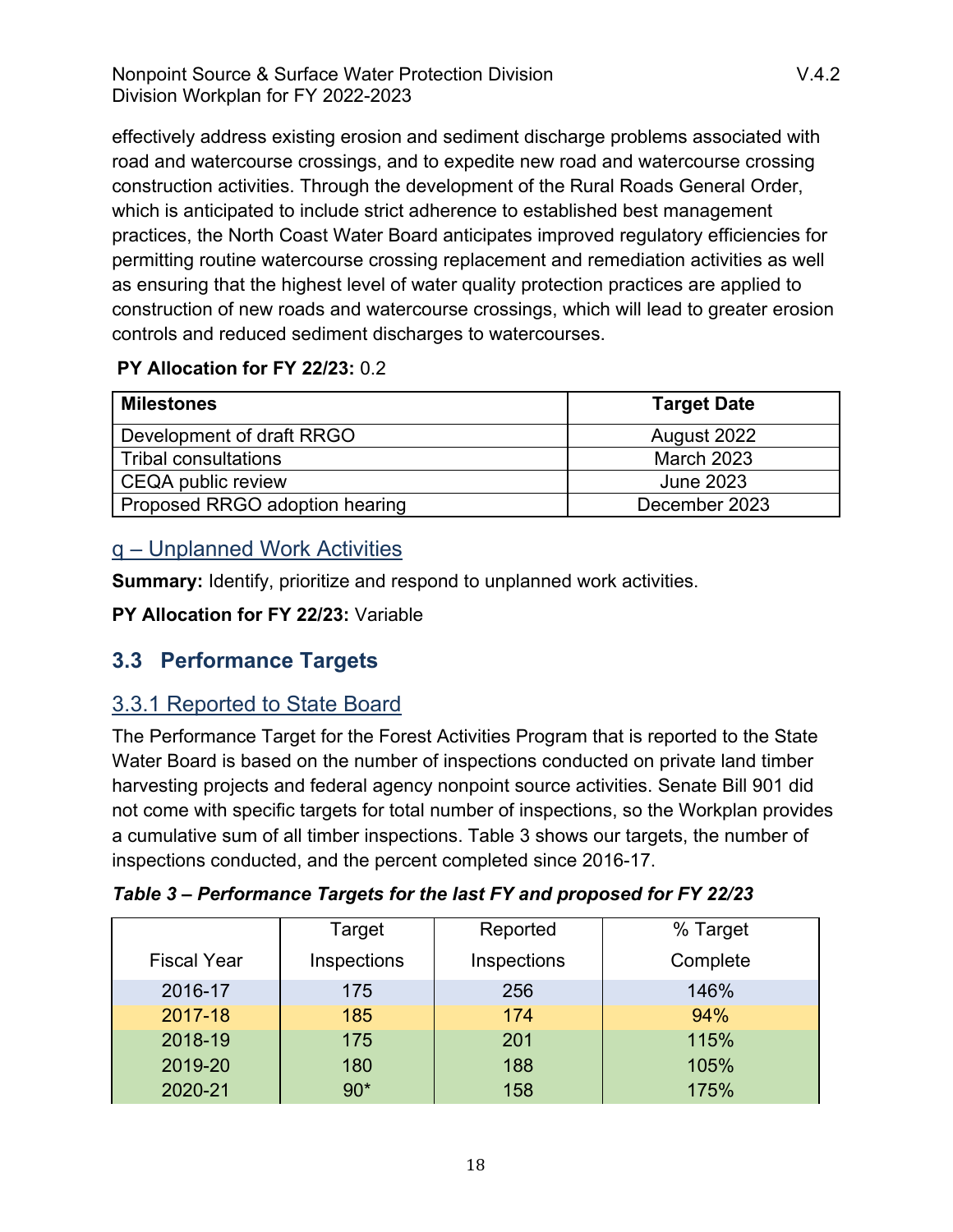| 2021-22 | $135*$ | 176 (YTD)                | 130% (YTD) |
|---------|--------|--------------------------|------------|
| 2022-23 | 80     | $\overline{\phantom{0}}$ | -          |

\*Target inspection for FY 2020-21 and 2021-22 reduced as a result of Covid-19 pandemic.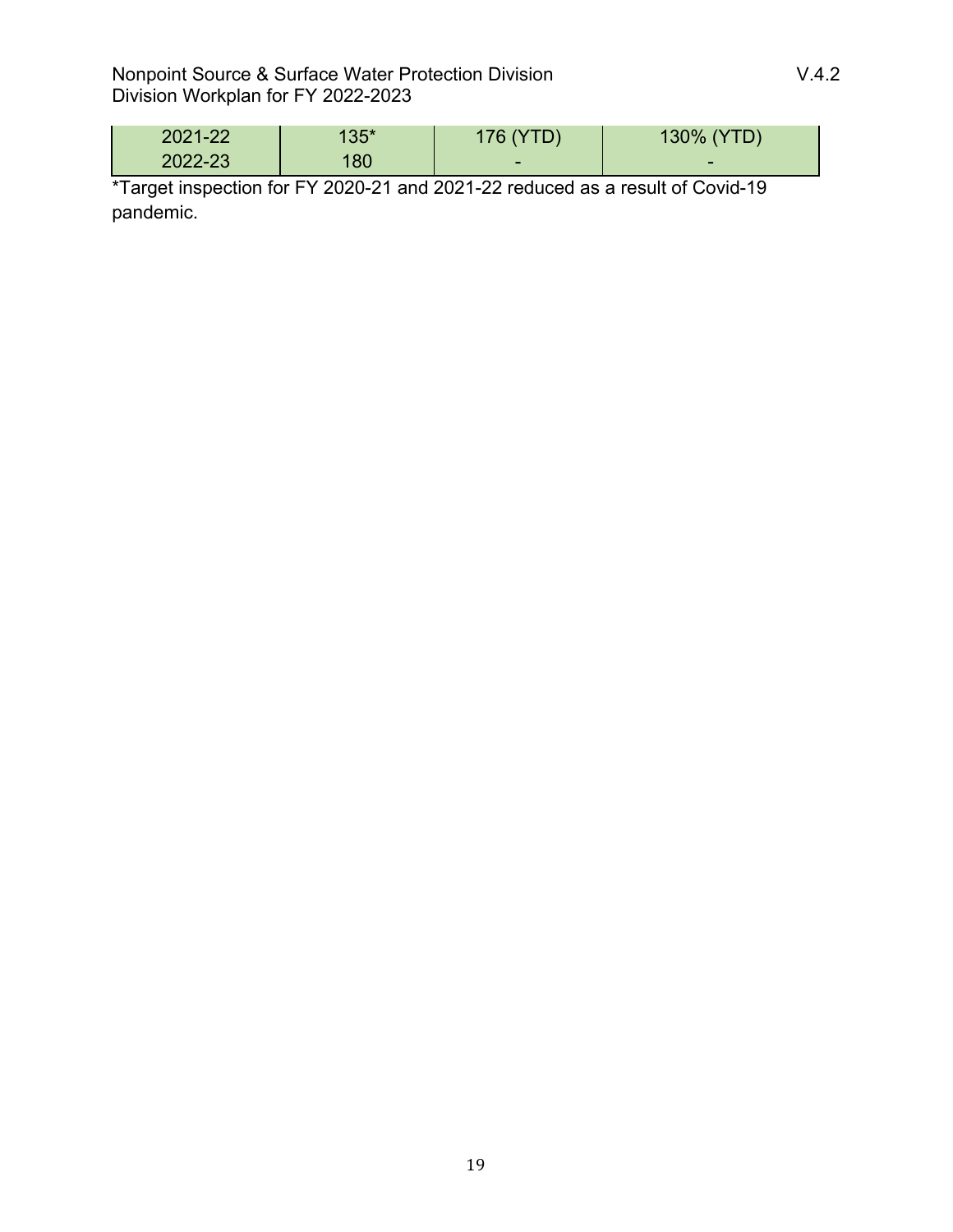# <span id="page-19-0"></span>**4.0 NONPOINT SOURCE AND 401 CERTIFICATION PROGRAM**

# <span id="page-19-1"></span>**4.1 Core Activities and Projects by Priority**

The primary responsibilities of program staff are categorized based on priority listed in Table 4. Priority Level 1 activities and projects are those that will be the focus of staff resources; Priority Level 2 represents those activities and projects that may not get accomplished due to resource limitations, and Priority 3 represents work that staff will not accomplish unless additional resources become available. Most are described in detail and assigned to specific staff in Section 4.2 with estimated time for each.

| <b>Priority</b><br>Level |    | <b>Activity/Project</b>                                                                            | Category | <b>Target Date</b> |
|--------------------------|----|----------------------------------------------------------------------------------------------------|----------|--------------------|
|                          |    | a. Review/Permit Dredge and Fill projects<br>Core                                                  |          | Ongoing            |
|                          |    | b. Respond to complaints and conduct<br>enforcement                                                | Core     | Ongoing            |
| 1                        |    | c. Coordinate with State Board on program<br>policies and new general orders                       | Core     | Ongoing            |
| 1                        |    | d. Caltrans Liaison                                                                                | Core     | Ongoing            |
|                          | е. | Utility Wildfire Mitigation General Order                                                          | Core     | Ongoing            |
|                          | f. | Participate in activities associated with the<br><b>Wildfire and Forest Resilience Action Plan</b> |          | Ongoing            |
| 1                        |    | g. Staff Supervision                                                                               | Core     | Ongoing            |
|                          |    | h. Engage in CalOES/CalRecycle Private<br><b>Property Debris Removal Program</b>                   | Core     | Ongoing            |
| 2                        | i. | Vineyard and Fish Friendly Farming<br>review/inspection                                            | Core     | Ongoing            |
| $\overline{2}$           | ı. | <b>Unplanned Work Activities</b>                                                                   | Special  | Ongoing            |

*Table 4 – FY 22/23 Program Core Activities and Projects by Priority*

# <span id="page-19-2"></span>**4.2 Core Activity and Project Descriptions**

Activities and projects are listed below and identified by the letter (a, b, c, etc.) listed in Table 4 above.

a – Review/Permit Dredge and Fill projects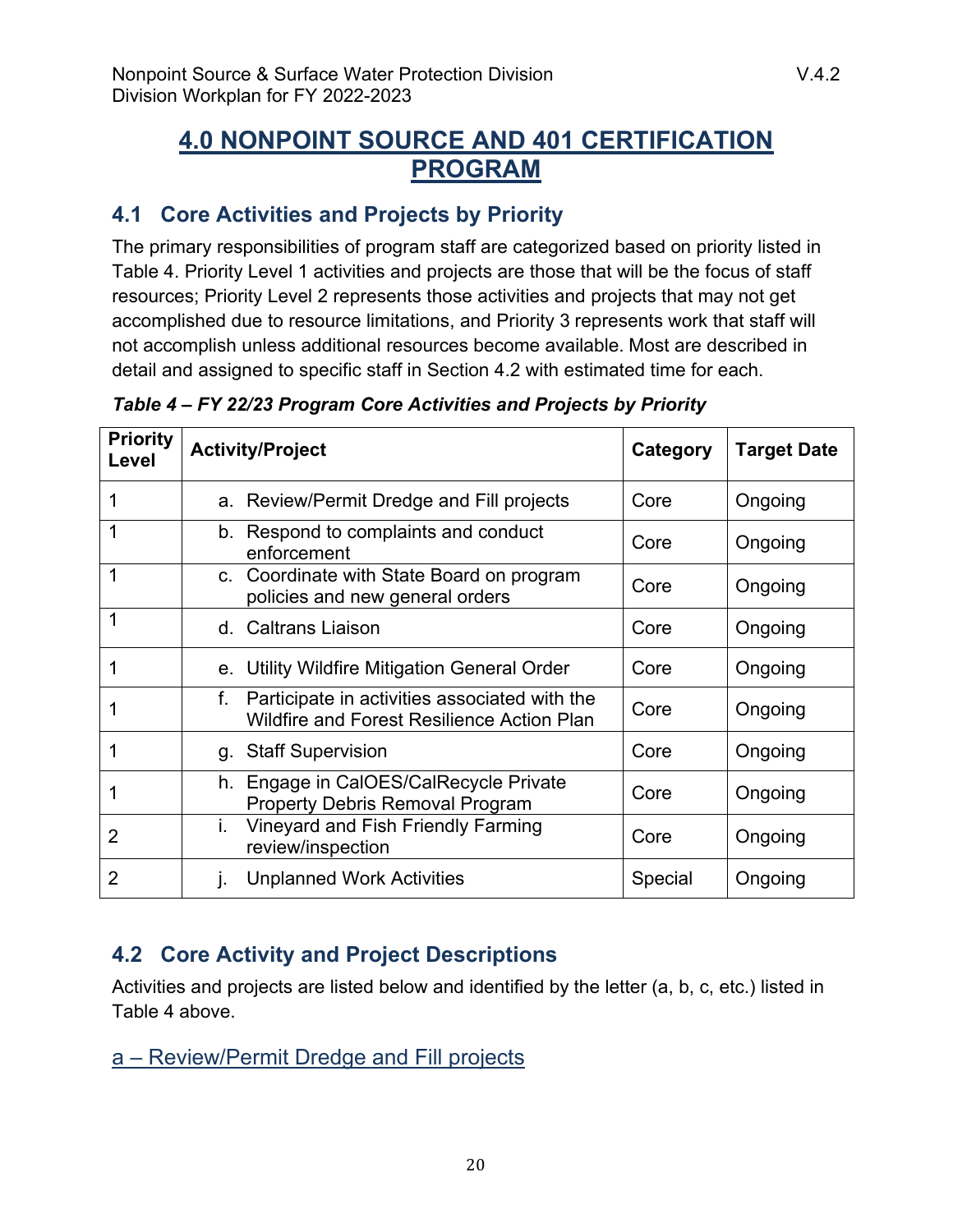**Summary:** Review and issue Clean Water Act (CWA) Section 401 Water Quality Certification dredge and fill permits for impacts to waters of the state. See Nonpoint Source and 401 Water Quality Certification Unit description for details. Combined, the Northern and Southern 401 Units have two supervisors and seven technical staff reviewing and processing applications. While not in the 401 Units, the Restoration Specialist also reviews and processes applications. On average, these 10 staff that issue 401s are each reviewing approximately 20 new dredge and fill project applications and manage a caseload of up to 70 active individual projects annually. Staff conduct pre-permit inspections and for active projects when necessary and appropriate.

**Key Issues to Resolve:** In 2020, the State Water Board adopted new Dredge and Fill Procedures, and in 2020, U.S. EPA issued the 401 Certification Rule which presents some changes to how the North Coast Water Board regulates these activities. North Coast Water Board program leads updated applications and programmatic guidance on the 401 webpage in response to these changes. Staff from the Nonpoint Source and 401 Certification Unit provide technical assistance to the Cannabis Program, watershed stewardship activities, and some external enforcement activities. Additionally, 401 Unit staff, management, and the Restoration Specialist are engaged in the oversight role we have for the four Klamath dam decommissioning and restoration projects.

#### **PY Allocation for FY 22/23:** 6.2

# b – Respond to complaints and conduct enforcements

**Summary:** Respond to complaints and conduct enforcement, if necessary, both for projects permitted through the 401 Program and through public-generated complaints for non-permitted projects.

#### **PY Allocation for FY 22/23:** 0.7

# c – Coordinate with State Board on program policies and new general orders

**Summary:** Includes participation in the implementation of the new Wetland Procedures, 401 Certification Rule. Engage with State Board staff during their development of new Utility Wildfire Mitigation General Order that is required to be developed as part of Senate Bill 901 and is expected to be considered for adoption in December 2022. Continue to engage with State Board staff during their development of new Statewide Restoration General Order permit for mid-scale to large-scale restoration projects. Support State Board in renewals of the Pre-Certified Nationwide Permit General Certification. Participate in AB1282 transportation permit streamlining working groups with Caltrans and agency representatives as time allows.

#### **PY Allocation for FY 22/23:** 0.3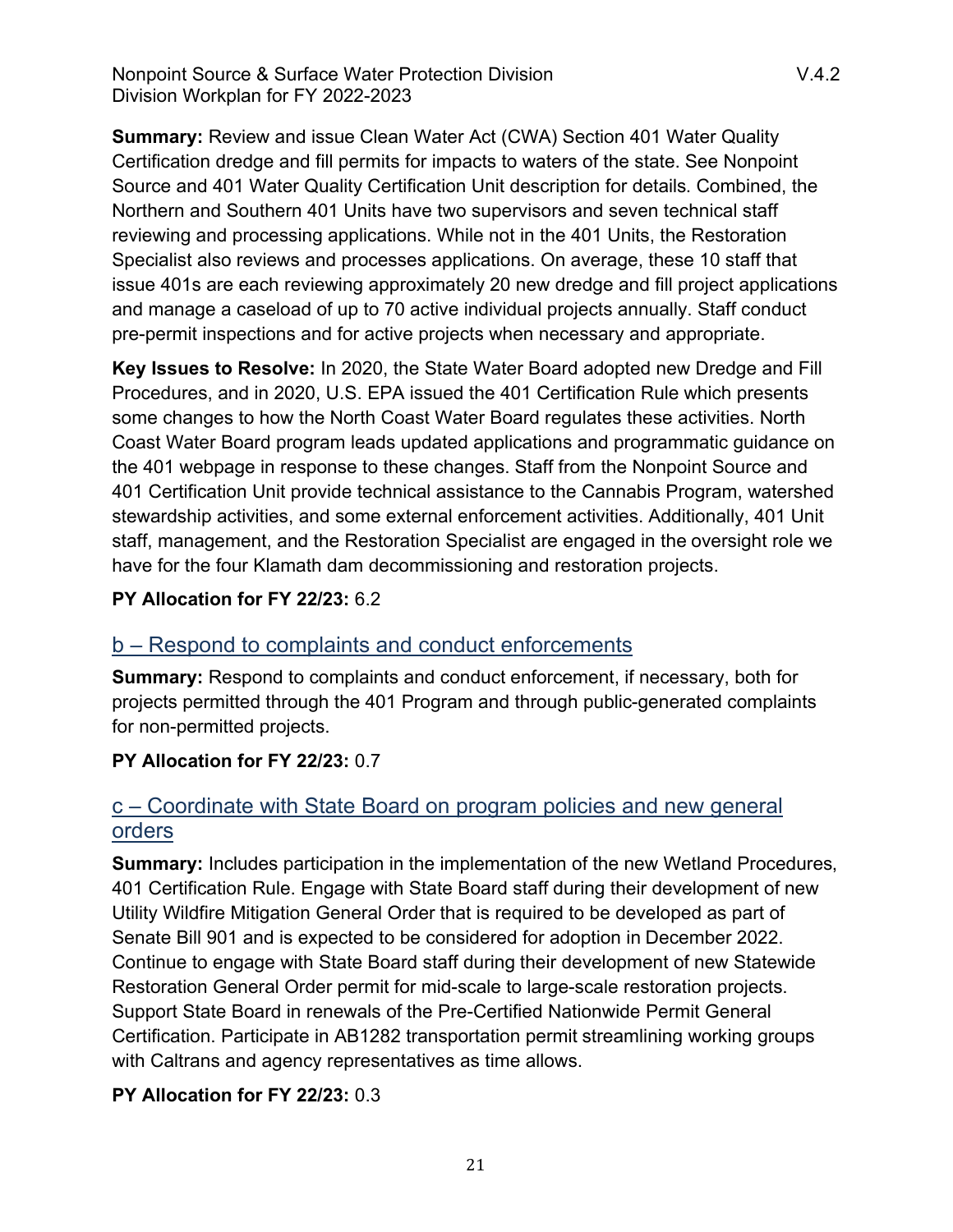# d – Caltrans Liaison

**Summary:** The Caltrans Liaison works with the California Department of Transportation to ensure that highway improvement projects are protective of water quality.

**Key Issues to Resolve:** Caltrans requested a second 401 liaison position due to high workload and additional work tasks that AB1282 liaison staff will be required to conduct. The North Coast Regional Board will transition our current liaison into the Statewide contract and will continue to pursue options to meet this request.

# **PY Allocation for FY 22/23:** 1.0

# e – Utility Wildfire Mitigation General Order

**Summary:** Engage with State Board staff during their development of the new Utility Wildfire Mitigation General Order that is required to be developed as part of Senate Bill 901 and is expected to be considered for adoption in December 2022. Review and inspect utility corridor maintenance activities as required by final Utility Wildfire Mitigation General Order. Coordinate with SB-901 Forest Activities Program staff during review and permitting of utility corridor projects.

**Key Issues to Resolve:** Work with State Water Board, CalFire, and public utilities to identify most appropriate permitting mechanism and review process for utility corridor maintenance projects.

# **PY Allocation for FY 22/23:** 1.0

# f – Participate in activities associated with the Wildfire and Forest Resilience Action Plan

**Summary:** Participate in the activities recommended through the Forest Management Taskforce's Wildfire and Forest Resilience Action Plan. These activities include supporting the development of implementation of several key actions that are identified in the Action Plan, including but not limited to overseeing implementation of post-fire remediation and treatment actions, supporting permit streamlining objectives to facilitate key activities, and documenting and reporting inspections.

# **PY Allocation for FY 22/23:** 0.3

# g – Staff Supervision

**Summary:** Support Program staff, provide supervision.

**PY Allocation for FY 22/23:** Variable

# h – Engage in CalOES/CalRecycle Private Property Debris Removal Program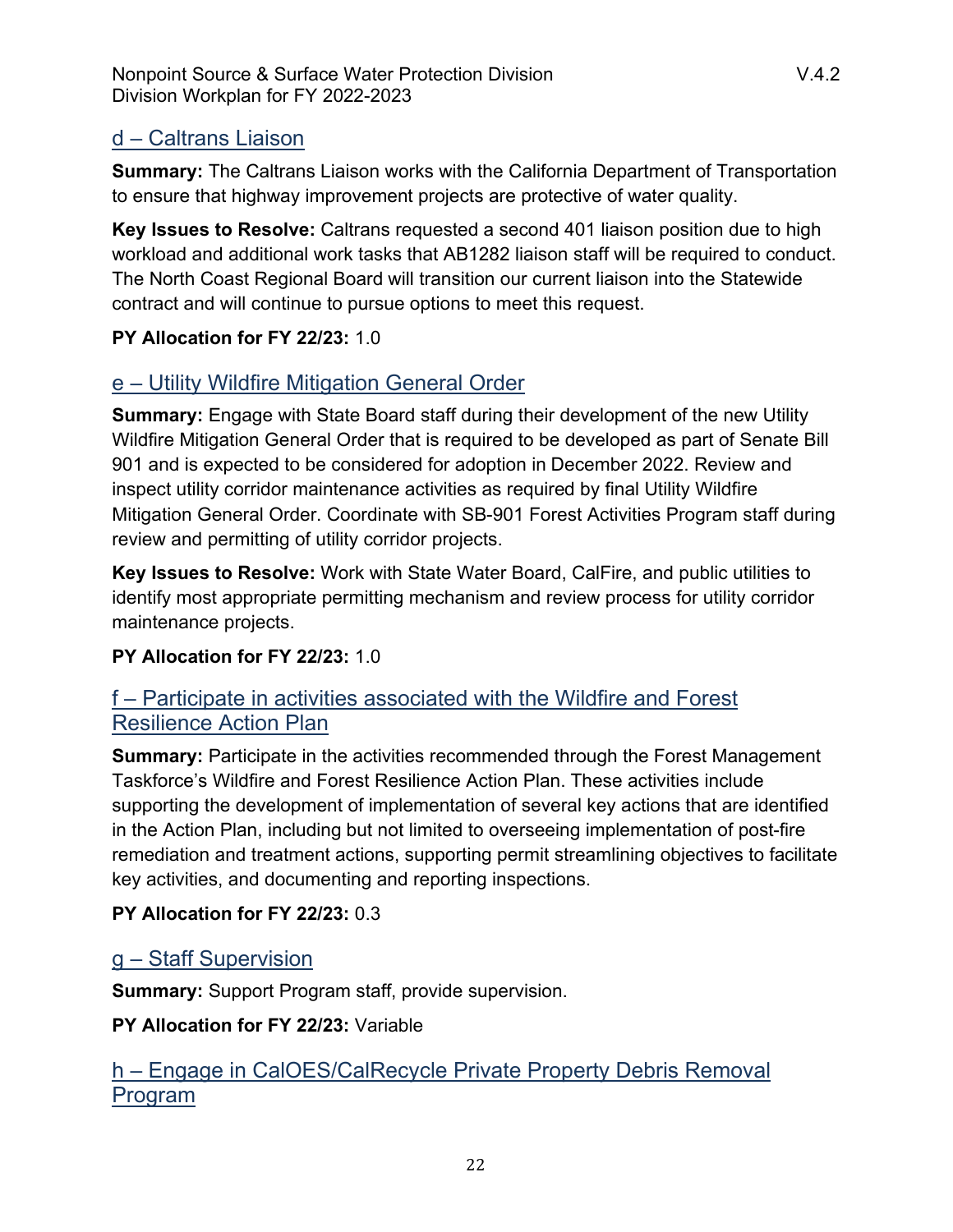Nonpoint Source & Surface Water Protection Division Number 2014.2 Division Workplan for FY 2022-2023

**Summary:** Nonpoint Source and 401 Program staff coordinate with Forest Activities Program staff to engage with CalOES/CalRecycle as they implement the Private Property Debris Removal Program to ensure consistent implementation of the Environmental Protection Plan and Secretarial Waivers to support water quality protection associated with wildfire cleanup activities. The total PY resource allocation for the PPDR oversight is variable depending upon the fire season, as it is impossible to predict whether additional loss of structures and community impacts will occur during the next fiscal year.

**PY Allocation for FY 22/23:** Variable due to unknow wildfire-triggered activities.

# i – Vineyard and Fish Friendly Farming review/inspection

**Summary:** Participate in the review of participating vineyards for conformance with Fish Friendly Farming certification program. Staff review farm plans conduct vineyard inspections and coordinate with other reviewing agencies, including staff from other Regional Water Board divisions working on vineyard and irrigated land permit development.

# **PY Allocation for FY 22/23:** 0.05

# j – Unplanned Work Activities

**Summary:** Identify, prioritize and respond to unplanned work activities.

**PY Allocation for FY 22/23:** Variable

# <span id="page-22-0"></span>**4.3 Performance Targets**

# 4.3.1 Reported to State Board

The 401 program is not yet required to have official performance targets. However, data from permits are entered into CIWQS to show performance measures listed in Table 5. These are used to assess program compliance with regulatory requirements.

| Fiscal<br>Year | Perf.<br><b>Measur</b><br>e 1<br>Total #<br>Active<br>Permits | Perf.<br><b>Measure</b><br>2<br>Total #<br><b>Permits</b><br>Received<br>in FY | Perf. Measure<br>Median number<br>of days from<br>receipt to initial<br>action<br>(Goal<30) | Perf. Measure<br>Median Number of<br>days from receiving<br>complete application<br>to issuance of permit<br>(Goal < 60) | Perf.<br><b>Measure 5</b><br>Median days<br>from<br>application<br>to final<br>permit |
|----------------|---------------------------------------------------------------|--------------------------------------------------------------------------------|---------------------------------------------------------------------------------------------|--------------------------------------------------------------------------------------------------------------------------|---------------------------------------------------------------------------------------|
| 2016/17        | 639                                                           | 150                                                                            | 27                                                                                          | 46                                                                                                                       | n/a                                                                                   |
| 2017/18        | 649                                                           | 149                                                                            | 14                                                                                          | 29                                                                                                                       | n/a                                                                                   |

# *Table 5 – CIWQS Performance Measures by Fiscal Year*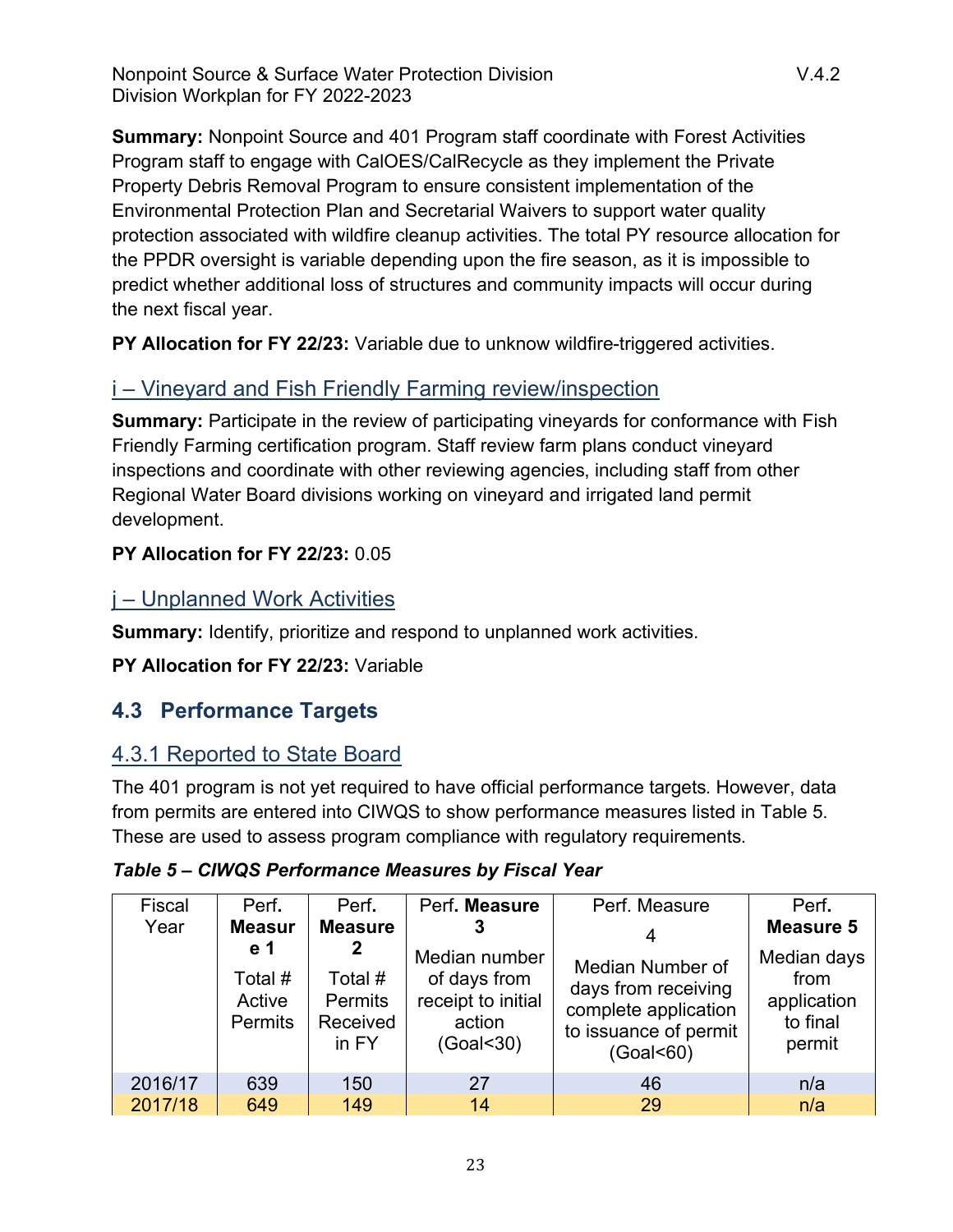| 2018/19  | 659                      | 151 | 24       | 24                       | n/a |
|----------|--------------------------|-----|----------|--------------------------|-----|
| 2019/20  | 670                      | 198 | 19       | 28                       | 106 |
| 2020/21  | 718                      | 195 | າາ<br>دے | 23                       | 104 |
| 2021/22* | $\overline{\phantom{0}}$ | -   | -        | $\overline{\phantom{0}}$ | -   |

\*Performance targets for the 401 Program are compiled by the State Water Board after the end of the fiscal year and therefore are not reflected in the table above for FY 2021/22.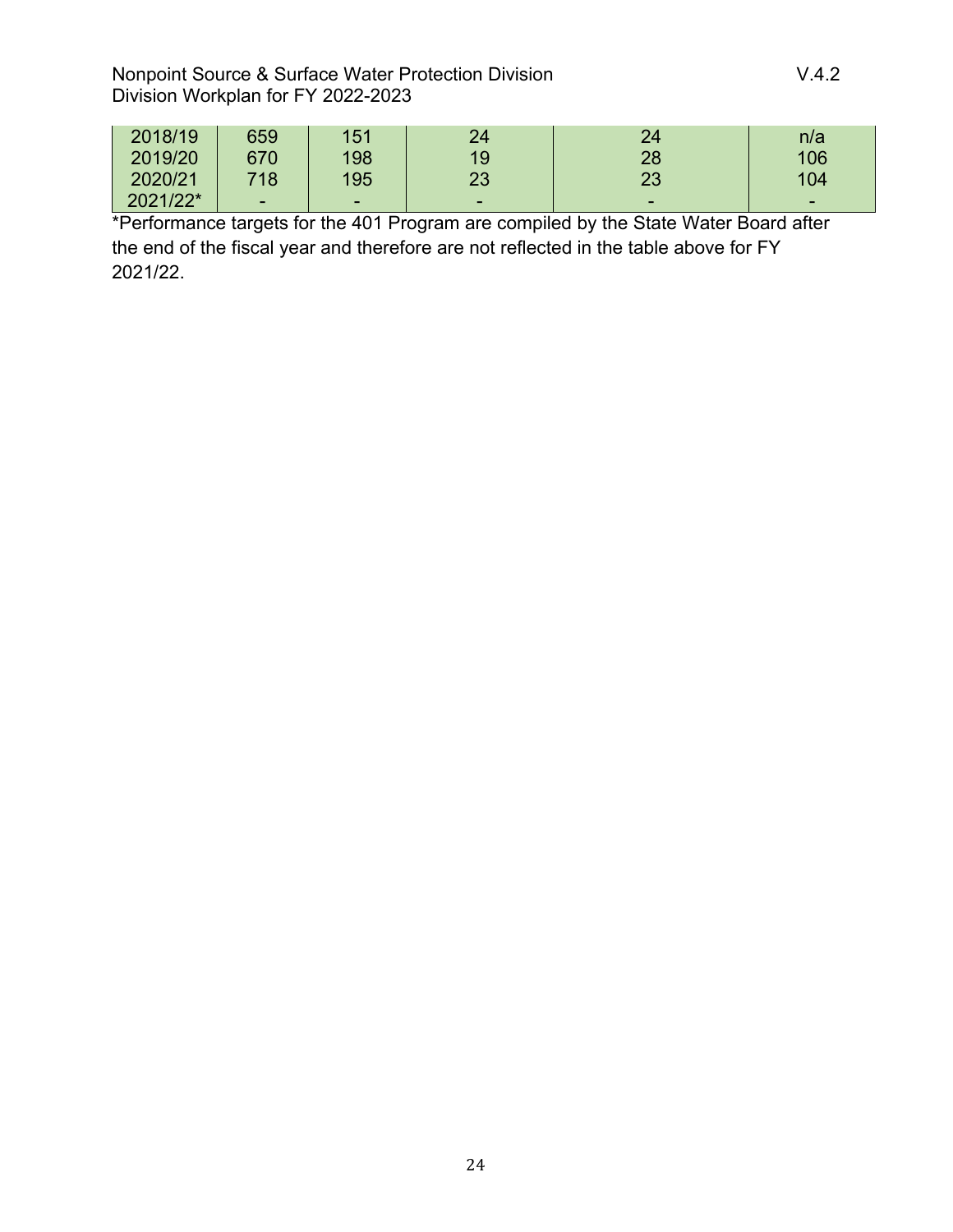# **5.0 DAIRY PROGRAM**

# <span id="page-24-1"></span><span id="page-24-0"></span>**5.1 Core Activities and Projects by Priority**

The primary responsibilities of program staff are categorized based on priority listed in Table 6. Dairy program activities are assigned to one staff as detailed in Section 5.2.

|  |  | Table 6 - FY 22/23 Program Core Activities and Projects by Priority |  |  |
|--|--|---------------------------------------------------------------------|--|--|
|--|--|---------------------------------------------------------------------|--|--|

| <b>Priority</b><br>Level | <b>Activity/Project</b>                                                                                                  | Category | <b>Target Date</b> |
|--------------------------|--------------------------------------------------------------------------------------------------------------------------|----------|--------------------|
|                          | Dairy enrollments/un-enrollments<br>a.                                                                                   | Core     | Ongoing            |
|                          | Dairy inspections (enrollment, compliance,<br>b.<br>complaint, enforcement, etc.)                                        | Core     | Ongoing            |
| 1                        | Monitoring Program: maintenance and data<br>$C_{\cdot}$<br>analysis                                                      | Core     | Ongoing            |
| 1                        | d. Nutrient Management Plan Review                                                                                       | Core     | Ongoing            |
| 1                        | e. Staff Supervision/training                                                                                            | Core     | Ongoing            |
| $\overline{2}$           | <b>Education and Outreach Workshops</b><br>f.                                                                            | Core     | Ongoing            |
| 2                        | Implement contract funding for UCCE study<br>g.<br>on North Coast Nutrient Management<br><b>Planning Budget Analysis</b> | Special  | <b>June 2023</b>   |
| 2                        | h. Assess dairy ponds for flood inundation<br>vulnerabilities                                                            | Special  | Ongoing            |
| $\overline{2}$           | <b>Unplanned Work Activities</b><br>L.                                                                                   | Special  | Ongoing            |

# <span id="page-24-2"></span>**5.2 Core Activity and Project Descriptions**

Activities and projects listed in Table 6 are described below.

a – Dairy enrollments/un-enrollments

**Summary:** Enroll and un-enroll dairies into the GWDR.

#### **PY Allocation for FY 22/23:** 0.2

b – Dairy inspections (enrollment, compliance, complaint, enforcement, etc.)

**Summary:** Conduct inspections for enrollments, permit compliance, complaints, and enforcement in order to protect waters of the state, avoid/minimize impacts, mitigate for unavoidable impacts.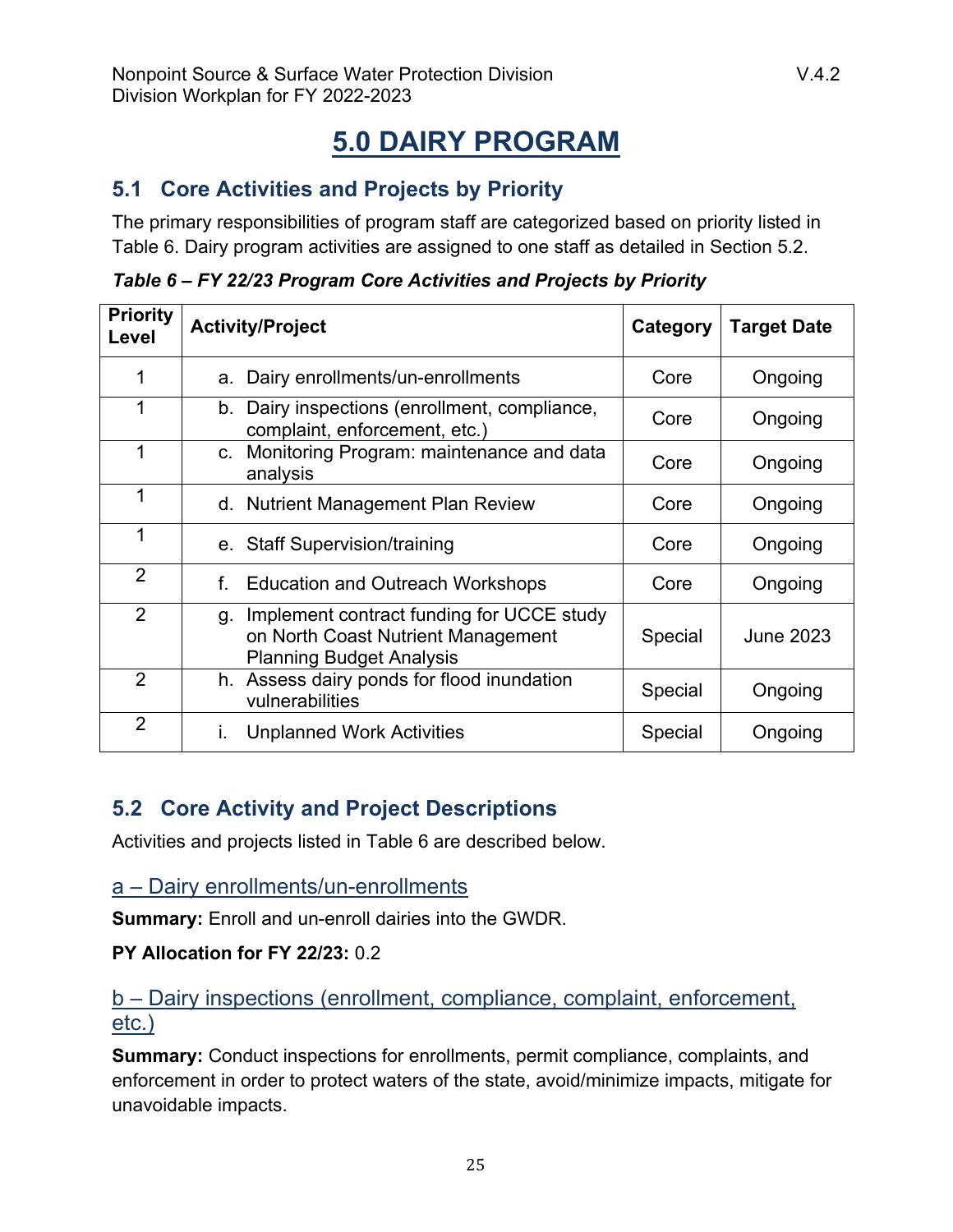#### **PY Allocation for FY 22/23:** 0.4

# c – Monitoring Program: maintenance and data analysis

**Summary:** Implement existing Monitoring and Reporting Program requirements.

#### **PY Allocation for FY 22/23:** 0.1

# d – Nutrient Management Plan Review

**Summary:** Review Nutrient Management Plan information in Water Quality Plans and during onsite inspections.

#### **PY Allocation for FY 22/23:** 0.2

# e – Staff Supervision/training

**Summary:** Support Program staff and provide supervision for work-related activities and products.

#### **PY Allocation for FY 22/23:** Variable

# f – Education and Outreach Workshops

**Summary:** Maintain an education and outreach program for dairy program.

**Key Issues to Resolve:** Facilitate dairy operator's ability to understand water quality protection measures required in the GWDR; stay up to date on the latest issues and protection measures.

#### **PY Allocation for FY 22/23:** 0.1

# g – Contract Management UCCE Nutrient Management Plan Analysis

**Summary:** Manage discretionary contract with U.C. Cooperative Extension to conduct Dairy Nutrient Management Planning. The project will determine nutrient variability in Northern California dairies related to pasture and grasslands in response to grazing and/or manure applications.

#### **PY Allocation for FY 22/23:** 0.1

# h – Assess dairy ponds for flood inundation vulnerabilities

**Summary:** Continue to work with State Water Board or North Coast Water Board GIS technical staff to evaluate flood inundation risk for individual dairies waste manure ponds.

#### **PY Allocation for FY 22/23:** 0.1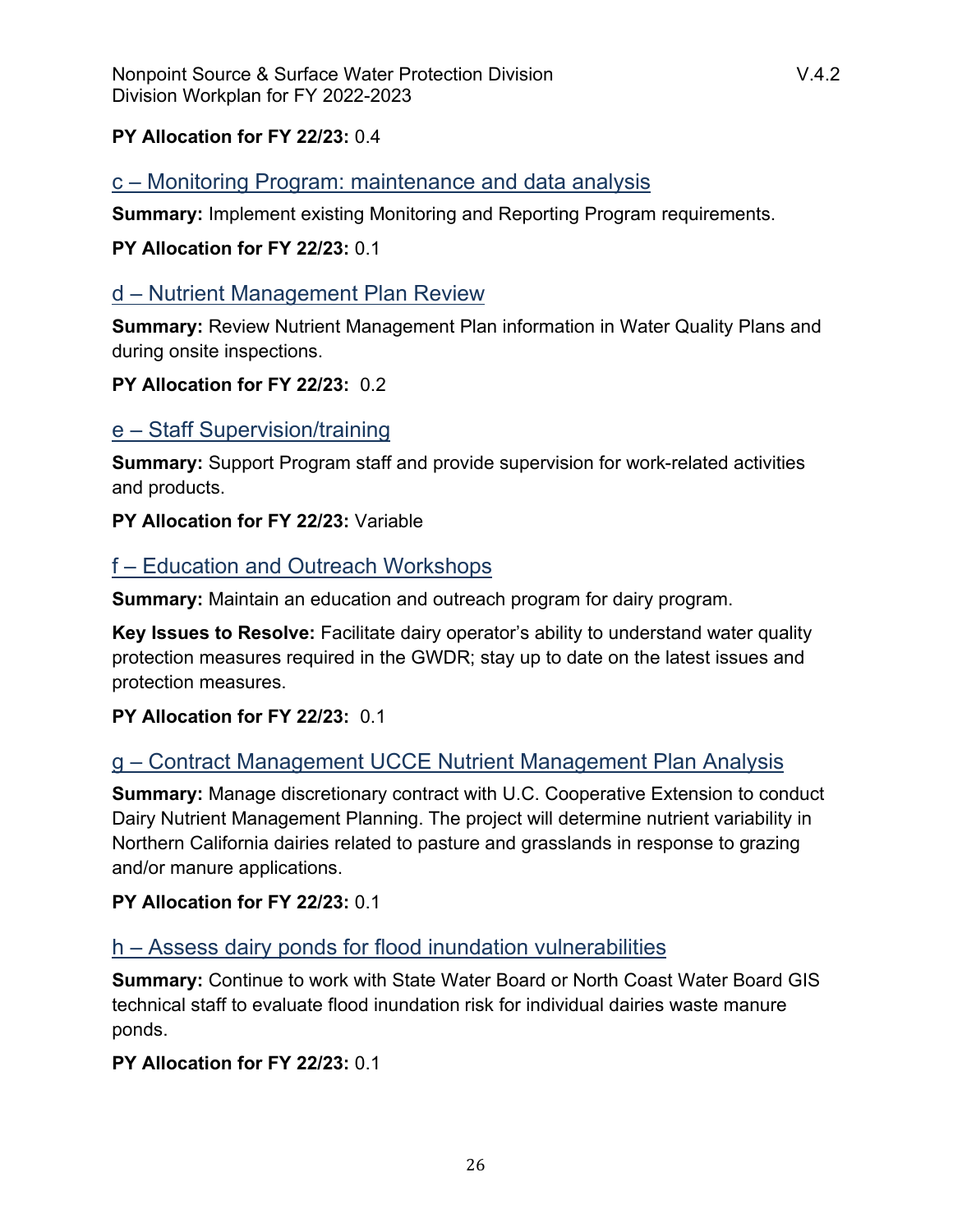# i – Unplanned Work Activities

**Summary:** Identify, prioritize and respond to unplanned work activities.

**PY Allocation for FY 22/23:** Variable

# <span id="page-26-0"></span>**5.3 Performance Targets**

# 5.3.1 Reported to State Board via ORPP

The Performance Target for the Diary Program that is reported to the State Water Board is based on the number of dairy inspections conducted. Table 7 shows our targets, the number of inspections conducted, and the percent completed since 2016-17. The reduced number of inspections completed in FY 18/19 and 19/20 was due to staff's prioritized time spent in drafting the revised GWDR. The reduced number of inspections completed in FY 19-20 and FY 20-21 was due to impacts from the coronavirus pandemic.

|                    | Target      | Reported    | % Target |
|--------------------|-------------|-------------|----------|
| <b>Fiscal Year</b> | Inspections | Inspections | Complete |
| 2016-17            | 25          | 24          | 96%      |
| 2017-18            | 25          | 25          | 100%     |
| 2018-19            | 25          | 12          | 48%      |
| 2019-20            | 15          | 18          | 120%     |
| 2020-21            | $5*$        | 7           | 140%     |
| 2021-22            | 25          | 38          | 152%     |
| 2022-23            | 40          |             |          |

*Table 7 – Performance Targets for the last FY and proposed for FY 22/23*

\*Target inspection for FY 2020-21 and FY 2021-22 were reduced as a result of Covid-19 pandemic.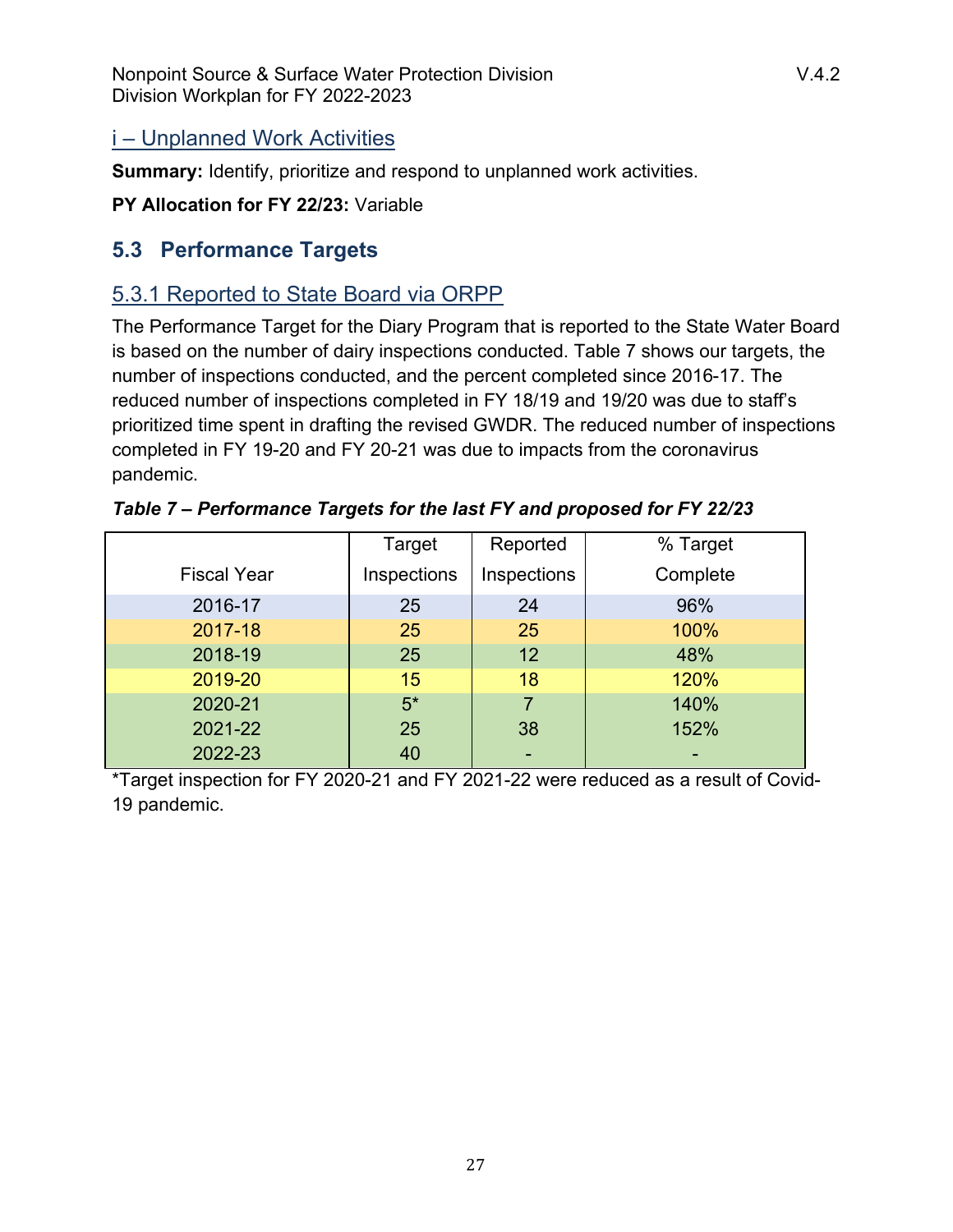# **6.0 RESTORATION PROGRAM**

# <span id="page-27-1"></span><span id="page-27-0"></span>**6.1 Core Activities and Projects by Priority**

The primary responsibilities of program staff are categorized based on priority listed in Table 7.

| <b>Priority</b><br>Level | <b>Activity/Project</b>                                                                                                 | Category | <b>Target Date</b> |
|--------------------------|-------------------------------------------------------------------------------------------------------------------------|----------|--------------------|
|                          | Implement Policy in Support of Restoration<br>a.                                                                        | Core     | Ongoing            |
|                          | b. Mendocino County Permit Coordination<br>Program                                                                      | Core     | Ongoing            |
|                          | c. Wood for Salmon Working Group                                                                                        | Core     | Ongoing            |
|                          | d. Work with Agencies and Stakeholders to<br><b>Address Roadblocks to Restoration</b>                                   | Core     | Ongoing            |
|                          | e. Develop Programmatic 401 Certification<br>strategy for Humboldt Redwoods State<br>Park Watershed Restoration Program | Special  | Summer<br>2022     |
|                          | f.<br><b>Statewide Restoration General Order</b>                                                                        | Core     | Ongoing            |
|                          | g. Participate in USFWS Klamath Basin<br><b>Integrated Fish Restoration and Monitoring</b><br>Plan                      | Core     | Ongoing            |
|                          | h. Staff Engagement in CalTrans TMDL<br><b>Credit Projects</b>                                                          | Special  | Ongoing            |
|                          | <b>Staff Supervision</b><br>İ.                                                                                          | Core     | Ongoing            |
| $\overline{2}$           | <b>Unplanned Work Activities</b><br>j.                                                                                  | Special  | Ongoing            |

|  |  | Table 7 - FY 22/23 Program Core Activities and Projects by Priority |  |  |  |
|--|--|---------------------------------------------------------------------|--|--|--|
|  |  |                                                                     |  |  |  |

# <span id="page-27-2"></span>**6.2 Core Activity and Project Descriptions**

Activities and projects are listed below and identified by the letter (a, b, c, etc.) listed in Table 7 above.

a – Implement Policy in Support of Restoration in the North Coast Region

**Summary:** The primary duty of the Restoration Specialist, with support from the Division Chief, is to implement the Policy in Support of Restoration in the North Coast Region.

#### **PY Allocation for FY 22/23:** 0.75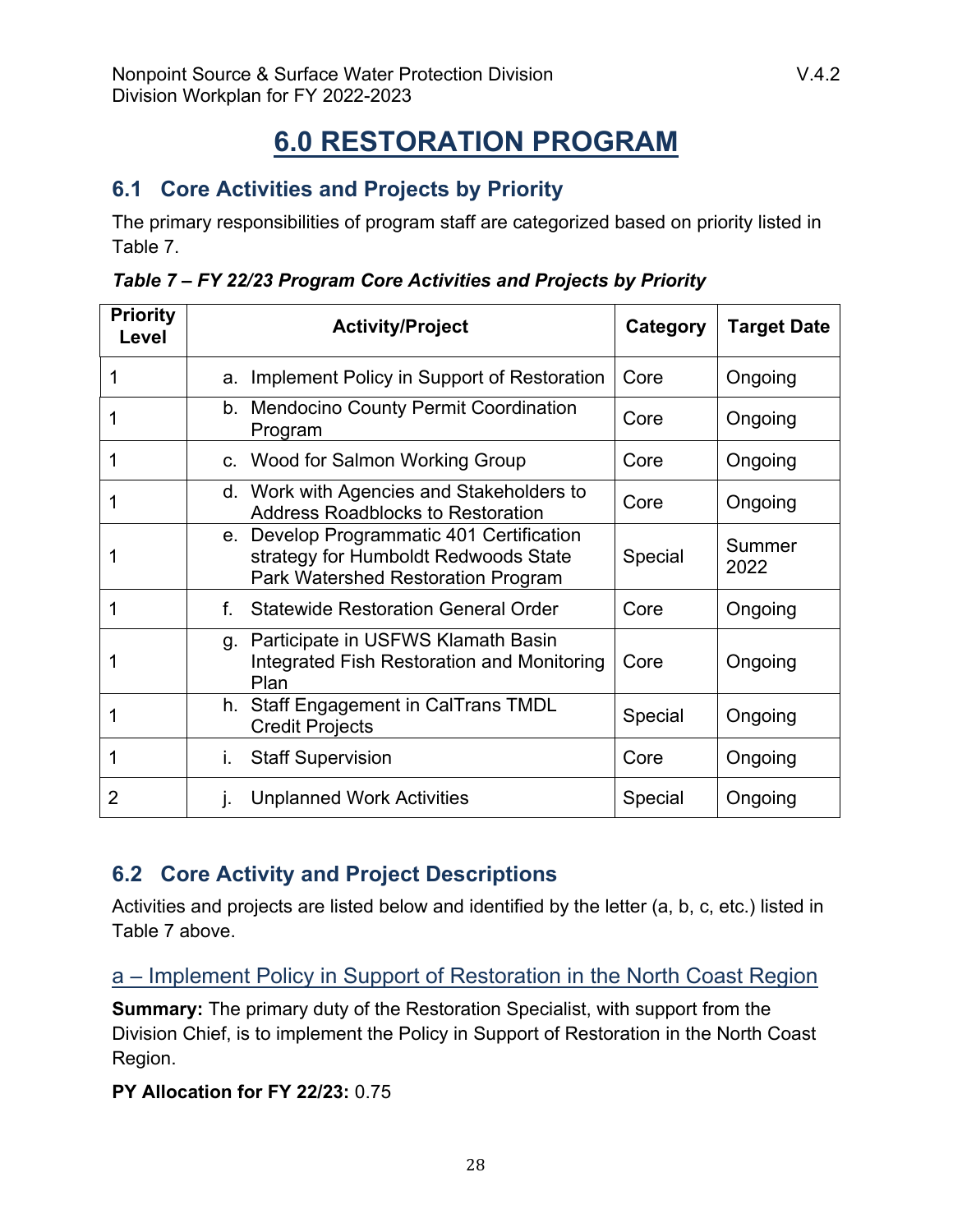# b – Mendocino County Permit Coordination Program

**Summary:** Oversee the ongoing implementation of the Mendocino County Permit Coordination Program Order No. R1-2019-0004. **Key Issues to Resolve:** Seek public funding assistance to support further implementation of conservation and restoration projects through the Mendocino County Permit Coordination Program.

#### **PY Allocation for FY 22/23:** 0.1

# c – Wood for Salmon Working Group

**Summary:** Transition lead role and position of chair of the Wood for Salmon Working Group and re-activate quarterly meetings and site tours.

**Key Issues to Resolve:** Develop incentives and remove barriers that inhibit the implementation of large wood restoration projects.

#### **PY Allocation for FY 22/23:** 0.1

# d. – Work with Agencies and Stakeholders to Address Barriers to **Restoration**

**Summary:** Participate in multi-agency and stakeholder coordination efforts to address barriers to restoration, including the Resource Agency's "Cutting the Green Tape" initiative, CDFW's "Stronger, Faster, Better" efforts, as well as providing inter-Regional Board training on the utility of the CEQA Statutory Exemption for Restoration Projects. Support State Water Board effort to develop statewide general permit for mid-scale to large-scale restoration projects.

#### **PY Allocation for FY 22/23:** 0.1

# e – Develop Programmatic 401 Certification strategy for Humboldt Redwoods State Park Watershed Restoration Program

**Summary:** Develop and adopt a General Water Quality Certification for watershedscale restoration activities in Humboldt Redwoods State Park, with an anticipated adoption date of June or July 2022.

#### **PY Allocation for FY 22/23:** 0.05

# f – Statewide Restoration General Order

**Summary:** Regional Board staff are working with the State Water Board staff during their development of a new Statewide Restoration General Order. The purpose of the Statewide Restoration General Order is to provide programmatic permitting and associated CEQA coverage for a suite of restoration actions, and that exceed the size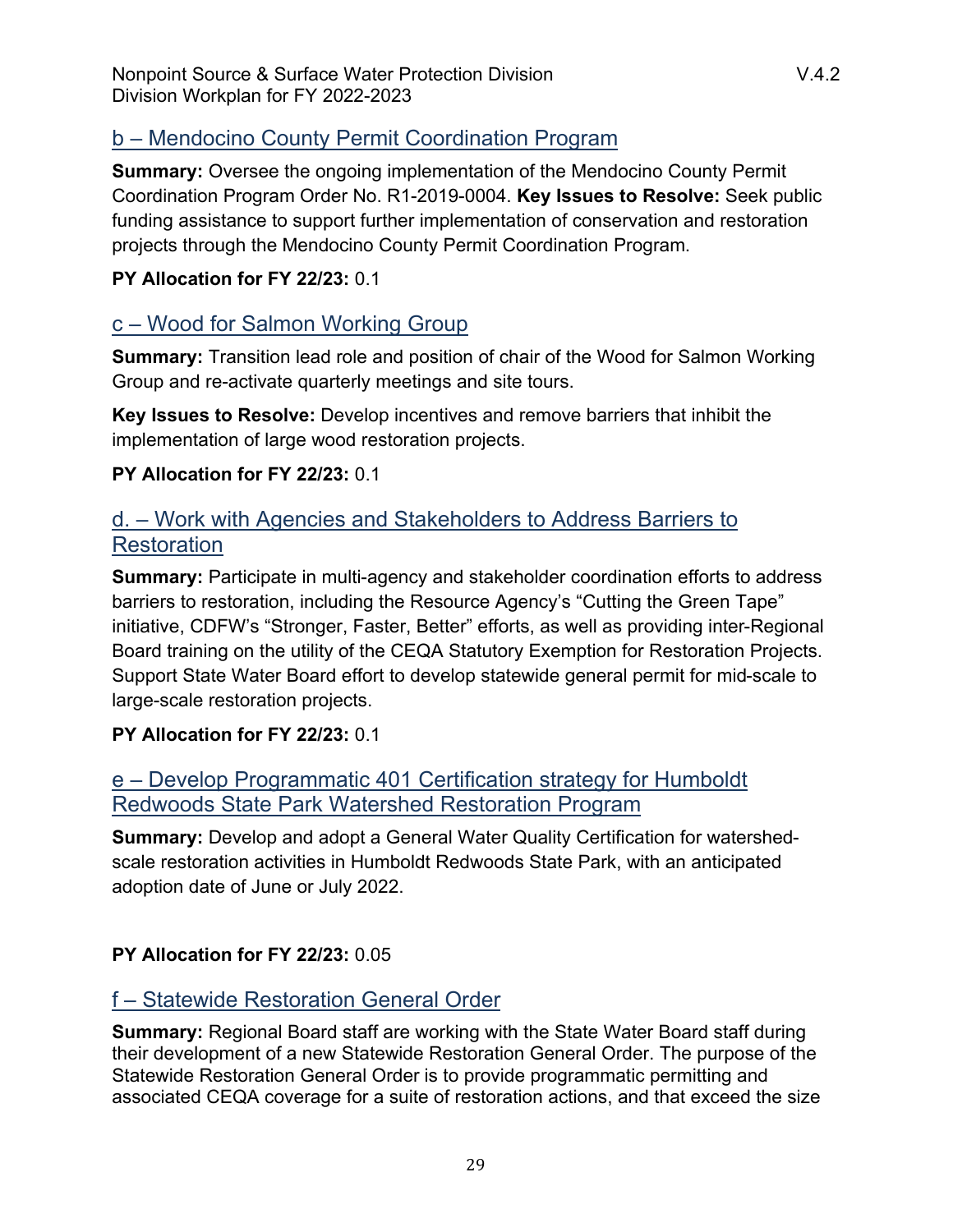limitations and eligibility requirements of the existing Small Habitat Restoration General Order. State Board staff anticipate public review of the draft Statewide Restoration General Order in mid-2022 with an adoption hearing scheduled for late 2022. **PY Allocation for FY 22/23:** Variable

# g – Participate in USFWS Klamath Basin Integrated Fish Restoration and Monitoring Plan

**Summary:** The [Klamath Basin Integrated Fish Restoration and Monitoring Plan](https://kbifrm.psmfc.org/#:~:text=The%20IFRMP%20(or%20Plan)%20will,native%20Klamath%20Basin%20fish%20populations)

(IFRMP) is a USFWS led initiative to develop and implement a science-based restoration plan for the Klamath Basin. The primary goal is restoration of several native fish populations, but the foundation of the plan is based on improving water quality and quantity. The plan also includes a significant focus on fish habitat which also contributes to the restoration and protection of water quality.

#### **PY Allocation for FY 22/23:** Variable

# h – Staff Engagement in CalTrans TMDL Credit Projects

**Summary:** Coordinate with other program staff to support the CalTrans TMDL Credit Projects.

**Key Issues to Resolve:** Roles and responsibilities for this new cross-program process is necessary and will need to be defined. Work closely with other Division staff/programs to determine various duties associated with this effort. **PY Allocation for FY 22/23:** TBD

# i – Staff Supervision

**Summary:** Support Program staff and provide supervision for work-related activities and products.

**PY Allocation for FY 22/23:** Variable

# j – Unplanned Work Activities

**Summary:** Identify, prioritize, and respond to unplanned work activities.

**PY Allocation for FY 22/23:** Variable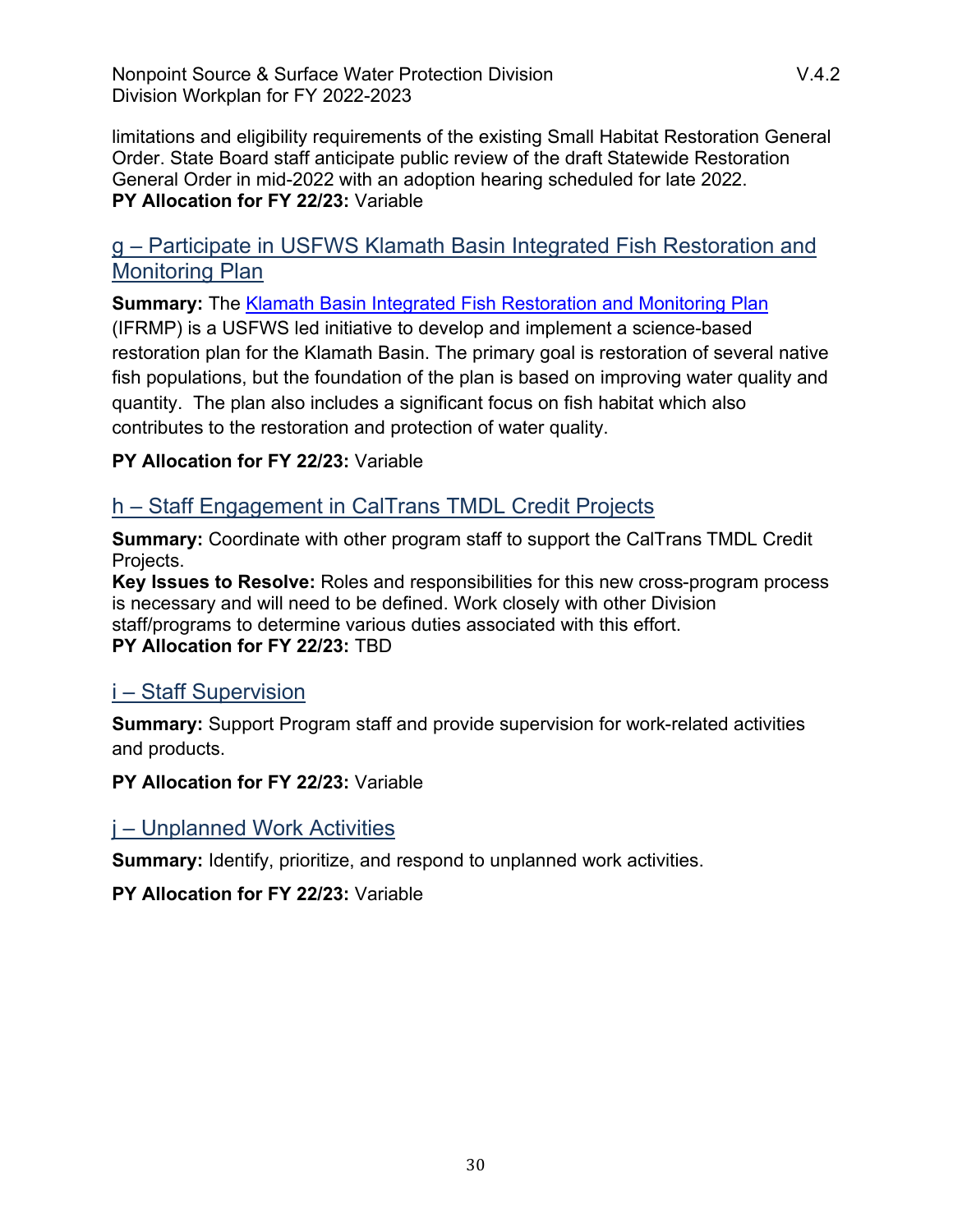# **7.0 NONPOINT SOURCE WORKPLAN**

# <span id="page-30-1"></span><span id="page-30-0"></span>**7.1 Core Activities and Projects by Priority**

The primary responsibilities associated with the State and Regional Boards' Nonpoint Source Work Plan are categorized based on the activities listed in Table 8. Implementation of the Nonpoint Source Workplan activities is done with support from staff across the North Coast Water Board office, especially the Adaptive Management unit.

| <b>Priority</b><br>Level | <b>Activity/Project</b>         | Category | <b>Target Date</b> |
|--------------------------|---------------------------------|----------|--------------------|
|                          | a. Annual Workplan              | Core     | Ongoing            |
|                          | b. Semi-Annual Progress Reports | Core     | Ongoing            |
|                          | c. Develop Annual Report        | Core     | Ongoing            |

*Table 8 – FY 22/23 Program Core Activities and Projects by Priority*

# <span id="page-30-2"></span>**7.2 Core Activity and Project Descriptions**

Activities and projects are listed below and identified by the letter (a, b, c, etc.) listed in Table 8 above.

# a – Develop Annual Workplan

**Summary:** The current Five-Year Nonpoint Source Workplan (2020-2025) for the State and Regional Water Boards was approved by the State Water Board in November 2020.The Annual Workplan is developed each fiscal year and lays out how our region is using US EPA 319h dollars that we received from the USEPA/State Board to fund staff work.

# **PY Allocation for FY 22/23:** 0.025

# b – Develop Semi-Annual Progress Reports (SAPRs)

**Summary:** SAPRs document staff progress towards accomplishing the goals in the Annual Workplan.

**PY Allocation for FY 22/23:** 0.025

c – Develop Annual Report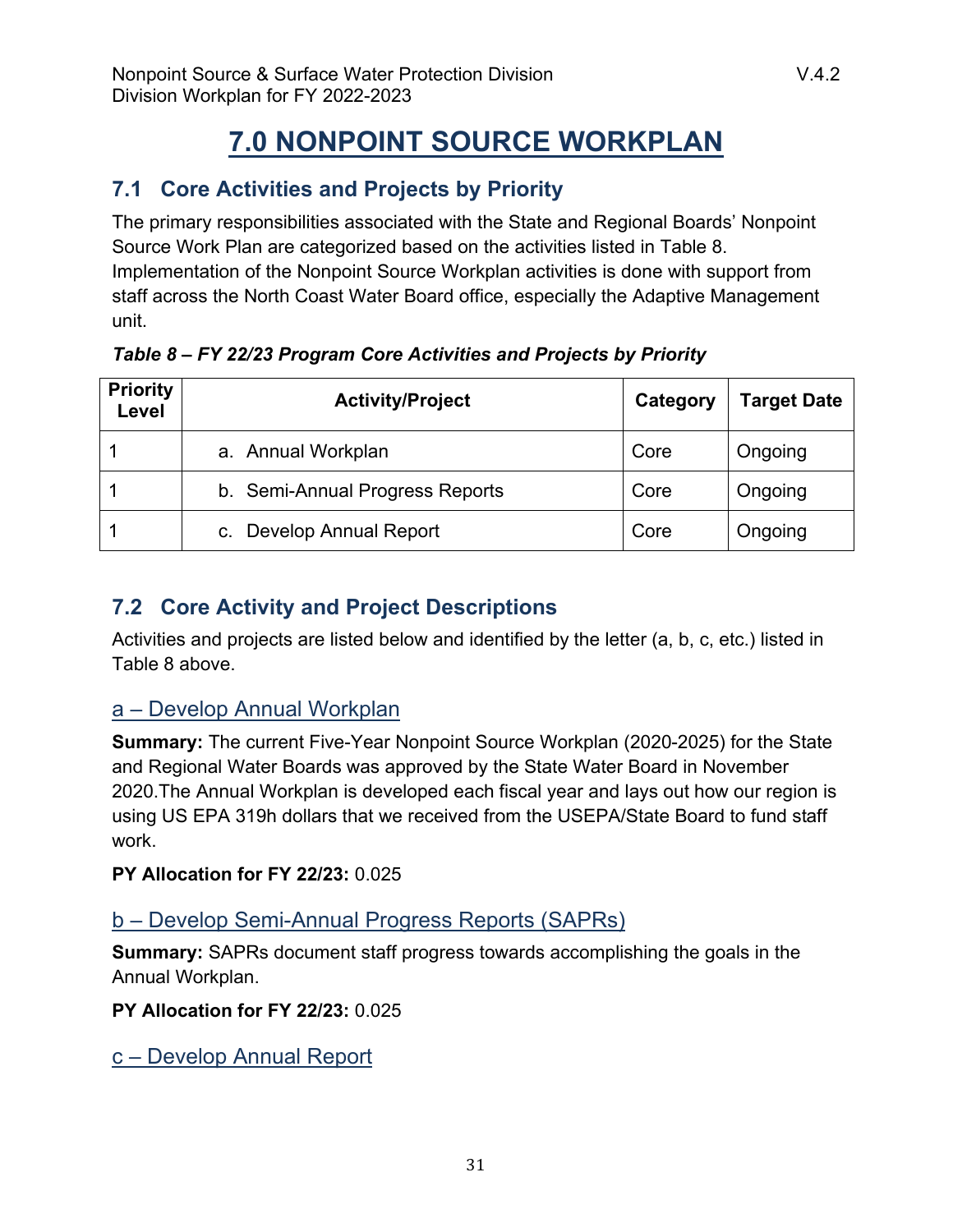**Summary:** The Annual Report identifies our NPS accomplishments over the previous year and is reported to EPA in August of each year.

# **PY Allocation for FY 22/23:** 0.025